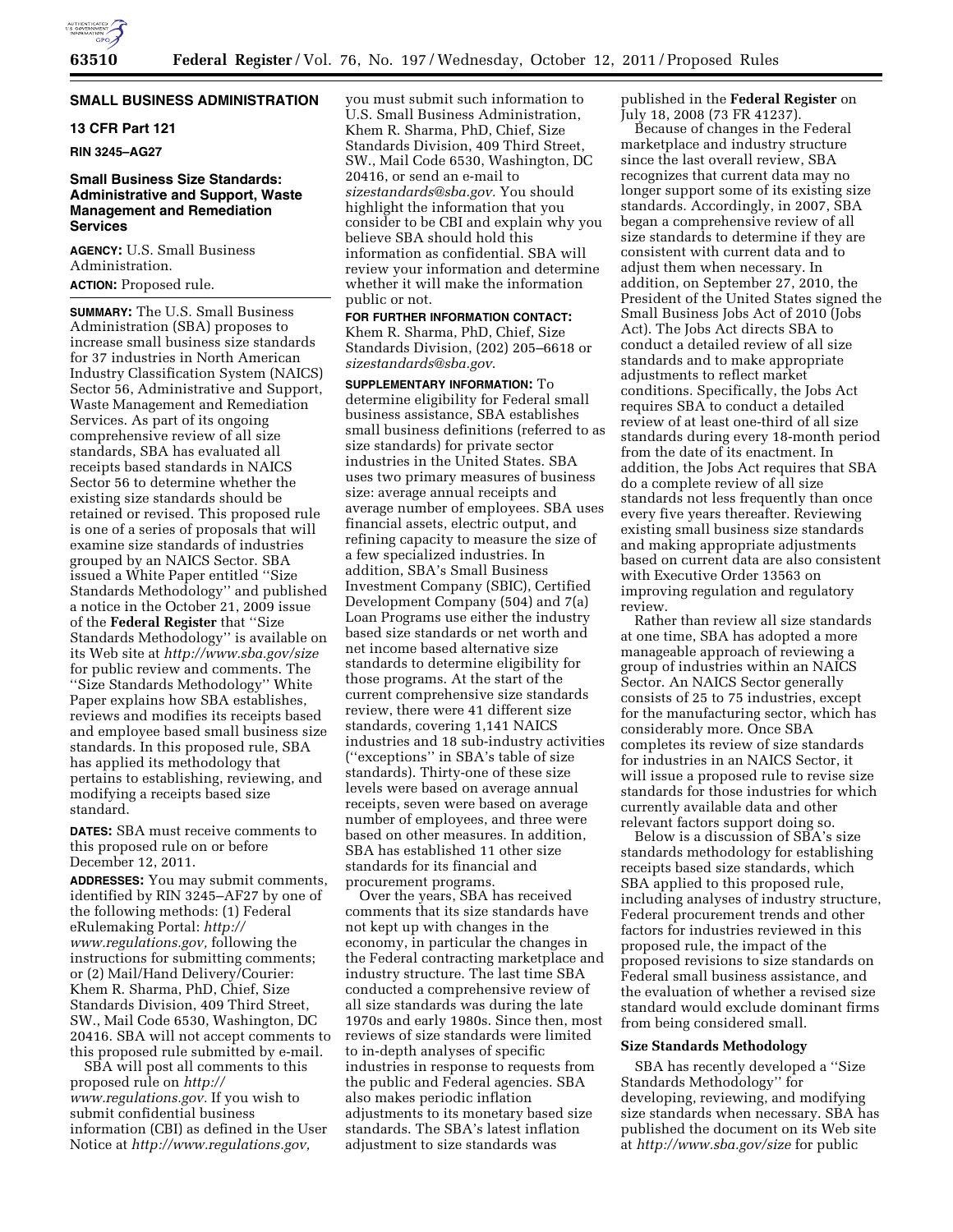review and comments and included it, as a supporting document, in the electronic docket of this proposed rule at *<http://www.regulations.gov>*. SBA does not apply all features of its ''Size Standards Methodology'' to all industries because not all are appropriate. For example, since this proposed rule covers all industries with receipts based standards in NAICS Sector 56, the methodology described here applies to establishing receipts based standards. However, SBA makes the methodology available in its entirety for parties who have an interest in SBA's overall approach to establishing, evaluating and modifying small business size standards. SBA always explains its analysis in individual proposed and final rules relating to size standards for specific industries.

SBA welcomes comments from the public on a number of issues concerning its ''Size Standards Methodology,'' such as suggestions on alternative approaches to establishing and modifying size standards; whether there are alternative or additional factors that SBA should consider; whether SBA's approach to small business size standards makes sense in the current economic environment; whether SBA's use of anchor size standards is appropriate in the current economy; whether there are gaps in SBA's methodology because of the lack of comprehensive data; and whether there are other facts or issues that SBA should consider. Comments on the SBA's methodology should be submitted via (1) the Federal eRulemaking Portal: *[http://](http://www.regulations.gov) [www.regulations.gov;](http://www.regulations.gov)* the docket number is SBA–2009–0008, following the instructions for submitting comments; or (2) Mail/Hand Delivery/ Courier: Khem R. Sharma, Ph.D., Chief, Size Standards Division, 409 Third Street, SW, Mail Code 6530, Washington, DC 20416. As with comments received to this and other proposed rules, SBA will post all comments on its methodology on *[http://](http://www.regulations.gov) [www.regulations.gov.](http://www.regulations.gov)* As of October 12, 2011, SBA has received seven comments to its ''Size Standards Methodology.'' The comments are available to the public at *[http://](http://www.regulations.gov)  [www.regulations.gov](http://www.regulations.gov)*. SBA continues to welcome comments on its methodology from interested parties.

Congress granted SBA's Administrator discretion to establish detailed small business size standards. 15 U.S.C.  $632(a)(2)$ . Section  $3(a)(3)$  of the Small Business Act (15 U.S.C. 632(a)(3)) requires that  $** * *$  the [SBA] Administrator shall ensure that the size standard varies from industry to industry to the extent necessary to

reflect the differing characteristics of the various industries and consider other factors deemed to be relevant by the Administrator.'' Accordingly, the economic structure of an industry is the basis for developing and modifying small business size standards. SBA identifies the small business segment of an industry by examining data on the economic characteristics defining the industry structure itself (as described below). In addition to analyzing an industry's structure, SBA considers current economic conditions, together with its own mission, program objectives, and the Administration's current policies, suggestions from industry groups and Federal agencies, and public comments on the proposed rule, when it establishes small business size standards. SBA also examines whether a size standard based on industry and other relevant data successfully excludes businesses that are dominant in the industry.

This proposed rule includes information regarding the factors SBA evaluated and the criteria it used to propose any adjustments to size standards in NAICS Sector 56. The rule also explains why SBA has proposed to adjust some size standards in Sector 56 but not others. This proposed rule affords the public an opportunity to review and comment on SBA's proposals to revise size standards in NAICS Sector 56 as well as on the data and methodology it uses to evaluate and revise a size standard.

#### **Industry Analysis**

For the current comprehensive size standards review, SBA has established three ''base'' or ''anchor'' size standards: \$7.0 million in average annual receipts for industries that have receipts based size standards, 500 employees for manufacturing and other industries that have employee based size standards (except for Wholesale Trade), and 100 employees for industries in the Wholesale Trade Sector. SBA established 500 employees as the anchor size standard for manufacturing industries at its inception in 1953. Shortly thereafter, SBA established \$1 million in average annual receipts as the anchor size standard for nonmanufacturing industries. SBA has periodically increased the receipts based anchor size standard for inflation, and it stands today at \$7 million. Since 1986, the size standard for all industries in the Wholesale Trade Sector for SBA financial assistance and for most Federal programs has been 100 employees. However, NAICS codes for Wholesale Trade Industries (NAICS Sector 42) and their 100 employee size

standards do not apply to Federal procurement programs. Rather, for Federal procurement, the size standard for all industries in Wholesale Trade and for all industries in Retail Trade (NAICS Sector 44–45) is 500 employees under SBA's nonmanufacturer rule (13 CFR 121.406(b)).

These long-standing anchor size standards have stood the test of time and gained legitimacy through practice and general public acceptance. An anchor size standard is neither a minimum nor a maximum. It is a common size standard for a large number of industries that have similar economic characteristics and serves as a reference point in evaluating size standards for individual industries. SBA uses the anchor in lieu of trying to establish precise small business size standards for each industry. Otherwise, theoretically, the number of size standards might be as high as the number of industries for which SBA establishes size standards (1,141). Furthermore, the data SBA analyzes are static, but the U.S. economy is not. Hence, absolute precision is impossible. Therefore, SBA presumes an anchor size standard is appropriate for a particular industry unless that industry displays economic characteristics that are considerably different from others with the same anchor size standard.

When evaluating a size standard, SBA compares the economic characteristics of the specific industry under review to the average characteristics of industries with one of the three anchor size standards (referred to as the ''anchor comparison group''). This allows SBA to assess the industry structure and to determine whether the industry is appreciably different from the other industries in the anchor comparison group. If the characteristics of a specific industry under review are similar to the average characteristics of the anchor comparison group, the anchor size standard is considered appropriate for that industry. SBA may consider adopting a size standard below the anchor when (1) all or most of the industry characteristics are significantly smaller than the average characteristics of the anchor comparison group, or (2) other industry considerations strongly suggest that the anchor size standard would be an unreasonably high size standard for the industry.

If the specific industry's characteristics are significantly higher than are those of the anchor comparison group, then a size standard higher than the anchor size standard may be appropriate. The larger the differences are between the characteristics of the industry under review and those of the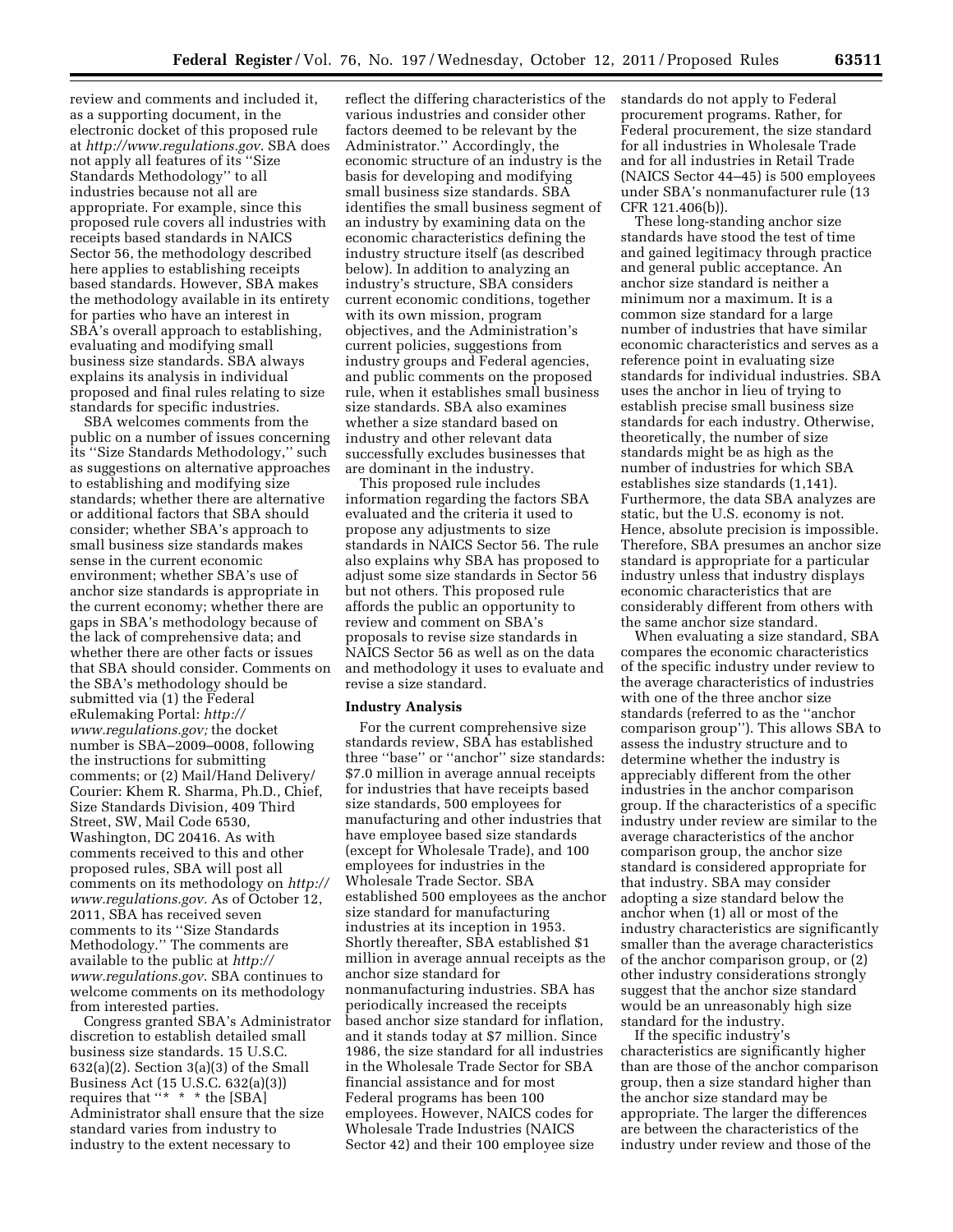anchor comparison group, the larger will be the difference between the appropriate industry size standard and the anchor size standard. To determine a size standard above the anchor size standard, SBA analyzes the characteristics of a second comparison group. For industries with receipts based size standards, including those in NAICS Sector 56 that are reviewed in this proposed rule, SBA has developed a second comparison group consisting of industries with the highest levels of receipts based size standards. To determine the level of a size standard above the anchor size standard, SBA analyzes the characteristics of this second comparison group. The size standards for this group of industries range from \$23 million to \$35.5 million in average annual receipts, with the weighted average size standard for the group being \$29 million. SBA refers to this comparison group as the ''higher level receipts based size standard group.''

The primary factors that SBA evaluates when analyzing the structural characteristics of an industry include average firm size, startup costs and entry barriers, industry competition, and distribution of firms by size. SBA also evaluates, as an additional primary factor, the possible impact that revising size standards might have on Federal contracting assistance to small businesses. These are, generally, the five most important factors SBA examines when establishing or revising a size standard for an industry. However, SBA will also consider and evaluate other information that it believes is relevant to a particular industry (such as technological changes, growth trends, SBA financial assistance, other program factors, *etc.*). SBA also considers possible impacts of size standard revisions on eligibility for Federal small business assistance, current economic conditions, the Administration's policies, and suggestions from industry groups and Federal agencies. Public comments on a proposed rule also provide important additional information. SBA thoroughly reviews all public comments before making a final decision on its proposed size standard. Below are brief descriptions of each of the five primary factors that SBA has evaluated in each industry in NAICS Sector 56 being reviewed in this proposed rule. A more detailed description of this analysis is provided in the SBA ''SBA Size Standards Methodology,'' available at *[http://](http://www.sba.gov/size) [www.sba.gov/size.](http://www.sba.gov/size)* 

1. *Average firm size.* SBA computes two measures of average firm size: simple average and weighted average.

For industries with receipts based size standards, the simple average is the total receipts of the industry divided by the total number of firms in the industry. The weighted average firm size is the sum of weighted simple averages in different receipts size classes, where weights are the shares of total industry receipts for respective size classes. The simple average weighs all firms within an industry equally, regardless of their size. The weighted average overcomes that limitation by giving more weight to larger firms.

If the average firm size of an industry under review is significantly higher than the average firm size of industries in the anchor comparison industry group, this will generally support a size standard higher than the anchor size standard. Conversely, if the industry's average firm size is similar to or significantly lower than that of the anchor comparison industry group, it will be a basis to adopt the anchor size standard, or, in rare cases, a standard lower than the anchor.

2. *Startup costs and entry barriers.*  Startup costs reflect a firm's initial size in an industry. New entrants to an industry must have sufficient capital and other assets to start and maintain a viable business. If new firms entering a particular industry have greater capital requirements than firms in industries in the anchor comparison group, this can be a basis for establishing a size standard higher than the anchor standard. In lieu of data on actual startup costs, SBA uses average assets as a proxy measure to assess the levels of capital requirements for new entrants to an industry.

To calculate average assets, SBA begins with the sales to total assets ratio for an industry from the Risk Management Association's Annual Statement Studies. SBA then applies these ratios to the average receipts of firms in that industry. An industry with a significantly higher level of average assets than that of the anchor comparison group is likely to have higher startup costs; this in turn will support a size standard higher than the anchor. Conversely, if the industry has a significantly smaller average assets compared to the anchor comparison group, the anchor size standard, or, in rare cases, one lower than the anchor, may be appropriate.

3. *Industry competition.* Industry competition is generally measured by the share of total industry receipts generated by the largest firms in an industry. SBA generally evaluates the share of industry receipts generated by the four largest firms in each industry. This is referred to as the ''four-firm

concentration ratio,'' a commonly used economic measure of market competition. SBA compares the fourfirm concentration ratio for an industry under review to the average four-firm concentration ratio for industries in the anchor comparison group. If a significant share of economic activity within the industry is concentrated among a few relatively large companies, all else being equal, SBA will establish a size standard higher than the anchor size standard. SBA does not consider the four-firm concentration ratio as an important factor in assessing a size standard if its value for an industry under review is less than 40 percent. For industries in which the four-firm concentration ratio is 40 percent or more, SBA examines the average size of the four largest firms in determining a size standard.

4. *Distribution of firms by size.* SBA examines the shares of industry total receipts accounted for by firms of different receipts and employment size classes in an industry. This is an additional factor SBA evaluates in assessing competition within an industry. If most of an industry's economic activity is attributable to smaller firms, this would indicate that small businesses are competitive in that industry. This would support adopting the anchor size standard. If most of an industry's economic activity is attributable to larger firms, this indicates that small businesses are not competitive in that industry. This would support adopting a size standard above the anchor.

Concentration among firms is a measure of inequality of distribution. To evaluate the degree of inequality of distribution within an industry, SBA computes the Gini coefficient by constructing the Lorenz curve. The Lorenz curve presents the cumulative percentages of units (firms) along the horizontal axis and the cumulative percentages of receipts (or other measures of size) along the vertical axis. (For further detail, please refer to SBA's ''Size Standards Methodology'' on its Web site at *[http://www.sba.gov/size.](http://www.sba.gov/size)*) Gini coefficient values vary from zero to one. If receipts are distributed equally among all the firms in an industry, the value of the Gini coefficient will equal zero. If an industry's total receipts are attributed to a single firm, the Gini coefficient will equal one.

SBA compares the Gini coefficient value for an industry under review with that for industries in the anchor comparison group. If an industry shows a higher Gini coefficient value than industries in the anchor comparison industry group, this may, all else being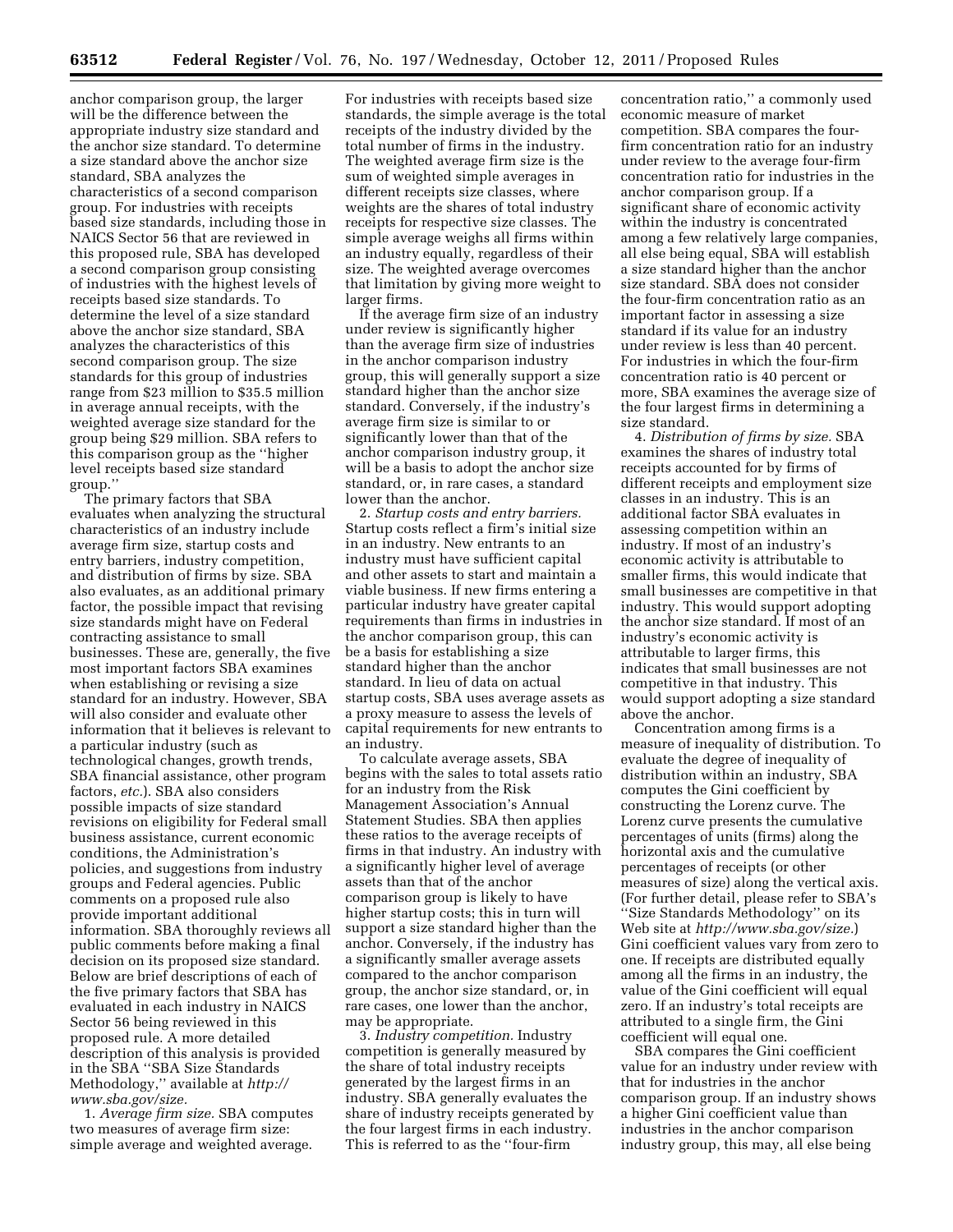equal, warrant a higher size standard than the anchor. Conversely, if an industry's Gini coefficient is similar or lower than that for the anchor group, the anchor standard, or in some cases a standard lower than the anchor, may be adopted.

5. *Impact on Federal contracting and SBA loan programs.* SBA examines the possible impact a size standard change may have on Federal small business assistance. This most often focuses on the share of Federal contracting dollars awarded to small businesses in the industry in question. In general, if the small business share of Federal contracting in an industry with significant Federal contracting is appreciably less than the small business share of the industry's total receipts, there is justification for considering a size standard higher than the existing size standard. The disparity between the small business Federal market share and industry-wide share may be due to various factors, such as extensive administrative and compliance requirements associated with Federal contracts, the different skill set required by Federal contracts as compared to typical commercial contracting work, and the size of Federal contracts. These, as well as other factors, are likely to influence the type of firms within an industry that compete for Federal contracts. By comparing the small business Federal contracting share with the industry-wide small business share, SBA includes in its size standards analysis the latest Federal contracting trends. This analysis may indicate a size standard larger than the current standard.

SBA considers Federal contracting trends in the size standards analysis only if (1) the small business share of Federal contracting dollars is at least 10 percent lower than the small business share of total industry receipts, and (2) the amount of total Federal contracting averages \$100 million or more during the latest three fiscal years. These thresholds reflect a significant level of contracting where a revision to a size standard may have an impact on contracting opportunities to small businesses.

Besides the impact on small business Federal contracting, SBA evaluates the influence of a proposed size standard on SBA's loan programs. For this, SBA examines the volume and number of SBA guaranteed loans within an industry and the size of firms obtaining those loans. This allows SBA to assess whether the existing or proposed size standard for a particular industry may restrict the level of financial assistance to small firms. If the analysis shows that

the current size standards have impeded financial assistance to small businesses, higher size standards may be supportable. However, if small businesses under current size standards have been receiving significant amounts of financial assistance through SBA's loan programs, or if the financial assistance has been provided mainly to businesses that are much smaller than the existing size standard, this factor is not considered for determining the size standard.

### **Sources of Industry and Program Data**

SBA's primary source of industry data used in this proposed rule is a special tabulation of the data from the 2007 Economic Census (*see [http://](http://www.census.gov/econ/census07/) [www.census.gov/econ/census07/](http://www.census.gov/econ/census07/)*) prepared by the U.S. Bureau of the Census (Census Bureau) for SBA. The special tabulation provides SBA with industry-specific data on the number of firms, number of establishments, number of employees, and annual receipts of companies by the size of firm based on the 2007 Economic Census. The data reflect the size classes of the company's overall enterprise size; however, the data by NAICS industry within the particular size class represent the company's total values for a specific industry only. The special tabulation enables SBA to evaluate average firm size, the four-firm concentration ratio, and distribution of firms by various receipts and employment size classes.

In some cases, where data were not available due to disclosure prohibitions in the Census Bureau's tabulation, SBA either estimated missing values using available relevant data or examined data at a higher level of industry aggregation, such as at the NAICS 2-digit (Sector), 3 digit (Subsector), or 4-digit (Industry Group) level. In some instances, SBA had to base its analysis only on those factors for which data were available or on estimates of missing values were possible.

To calculate average assets SBA used sales to total assets ratios from the Risk Management Association's Annual Statement Studies, 2007–2009.

To evaluate Federal contracting trends, SBA examined data on Federal contract awards for fiscal years 2007 to 2009. These data are available from the U.S. General Service Administration's Federal Procurement Data System— Next Generation (FPDS–NG).

To assess the impact on financial assistance to small businesses, SBA examined data on its own guaranteed loan programs for fiscal years 2008 to 2010.

Data sources and estimation procedures SBA uses in its size standards analysis are documented in detail in the SBA's ''Size Standards Methodology'' White Paper, which is available at *[http://www.sba.gov/size.](http://www.sba.gov/size)* 

### **Dominance in Field of Operation**

Section 3(a) of the Small Business Act (15 U.S.C. 632(a)) defines a small business concern as one that is (1) independently owned and operated, (2) not dominant in its field of operation, and (3) within a specific small business definition or size standard established by the SBA Administrator. SBA considers as part of its evaluation whether a business concern at a proposed size standard would be dominant in its field of operation. For this, SBA generally examines the industry's market share of firms at the proposed standard. Market share and other factors may indicate whether a firm can exercise a major controlling influence on a national basis in an industry where a significant number of business concerns are engaged. If a contemplated size standard would include a dominant firm, SBA would consider a lower size standard to exclude the dominant firm from being defined as small.

#### **Selection of Size Standards**

To simplify size standards, for the ongoing comprehensive review of receipts based size standards, SBA has proposed to select size standards for industries from a limited number of levels. For many years, SBA has been concerned about the complexity of determining small business status caused by a large number of varying receipts based size standards (*see* 69 FR 13130 (March 4, 2004) and 57 FR 62515 (December 31, 1992)). At the start of the current comprehensive size standards review, there were 31 different levels of receipts based size standards. They ranged from \$0.75 million to \$35.5 million, and many of them applied to one or only a few industries. SBA believes that size standards with such a large number of small variations among them are both unnecessary and difficult to justify analytically. To simplify managing and using size standards, SBA proposes that there be fewer size standard levels. This will produce more common size standards for businesses operating in related industries. This will also result in greater consistency among the size standards for industries that have similar economic characteristics.

The SBA proposes, therefore, to apply one of eight receipts based size standards to each industry in NAICS Sector 56 that has a receipts based standard. In NAICS Sector 56, all size standards are based on annual receipts,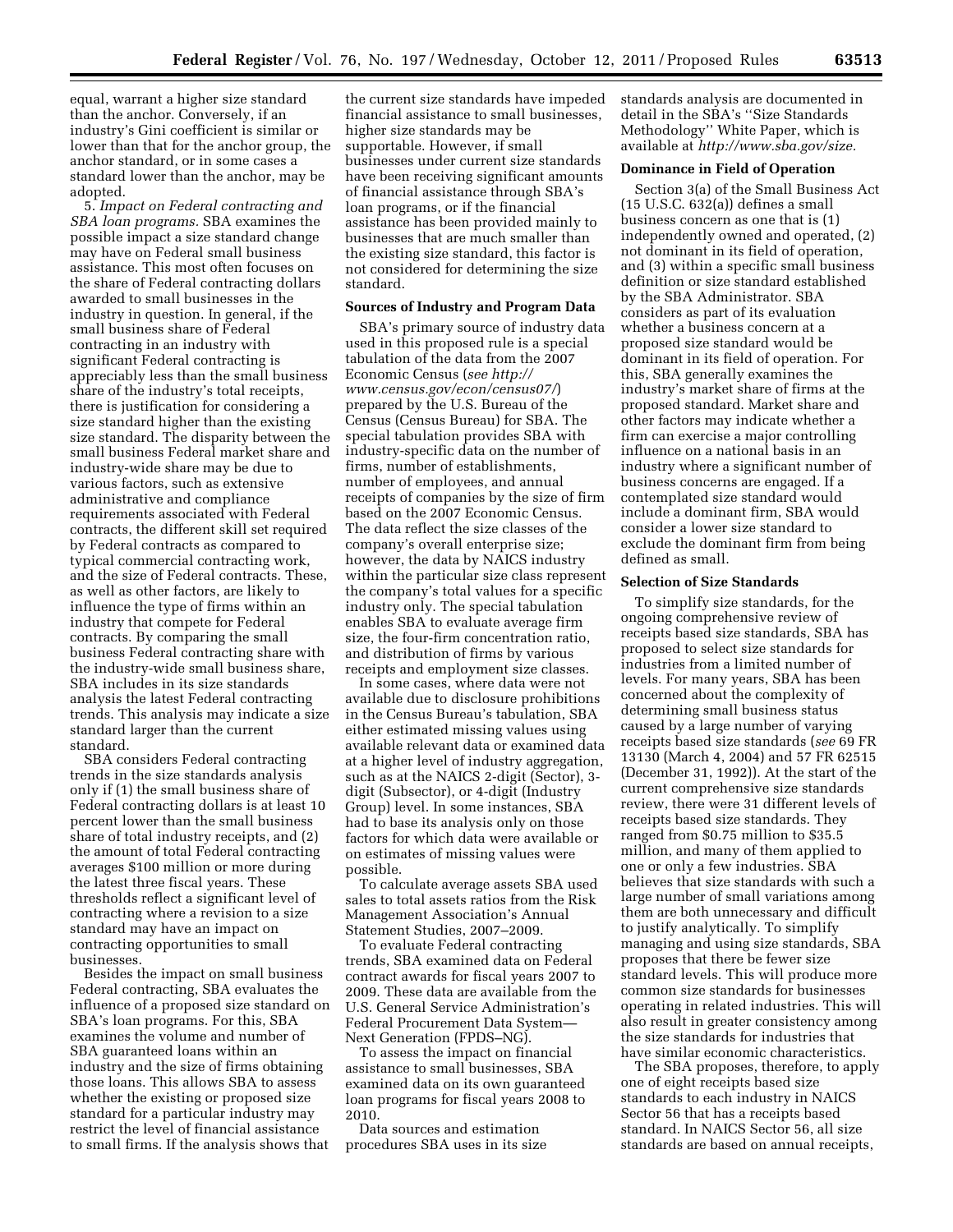**63514 Federal Register** / Vol. 76, No. 197 / Wednesday, October 12, 2011 / Proposed Rules

except for Environmental Remediation Services, which is an ''exception'' to NAICS 562910. In 1994, SBA established a 500 employee size standard for Federal contracts for Environmental Remediation Services, provided they meet certain specific criteria (*see* 59 FR 47236 (September 15, 1994)). In this proposed rule, SBA has not reviewed this employee based size standard for Environmental Remediation Services and the current standard will remain in effect until SBA reviews industries with employee based size standards. The eight ''fixed'' receipts based size standard levels are \$5 million, \$7 million, \$10 million, \$14 million, \$19 million, \$25.5 million, \$30.0 million, and \$35.5 million. To establish these eight receipts based size standard levels SBA considered the current minimum, the current maximum, and the most commonly used current receipts based size standards. At the start of this comprehensive size standards review, the most commonly used receipts based size standards clustered around the following: \$2.5 million to \$4.5 million, \$7 million, \$9.0 million to \$10 million, \$12.5 million to \$14.0 million, \$25.0 million to \$25.5 million, and \$33.5 million to \$35.5 million. SBA selected \$7 million as one of eight fixed levels of receipts based size standards because it is also an anchor standard for receipts based standards. The lowest or minimum receipts based size level will be \$5 million. Other than the standards for agriculture and those based on commissions (such as real estate brokers and travel agents), \$5 million include those industries with the lowest receipts based standards, which range from \$2.0 million to \$4.5 million, at the start of this comprehensive review. Among the higher level size clusters, SBA selected four fixed levels: \$10 million, \$14 million, \$25.5 million, and \$35.5 million. Because there are large intervals between the two of the fixed levels, SBA also established two intermediate levels: \$19 million between \$14 million and \$25.5 million, and \$30 million between \$25.5 million and \$35.5 million. These two intermediate levels reflect roughly the

same proportional differences as between the other two successive levels.

To simplify size standards further, SBA may propose a common size standard for closely related industries. Although the size standard analysis may support a specific size standard level for each industry, SBA believes that establishing different size standards for closely related industries may not always be appropriate. For example, in cases where many of the same businesses operate in the same multiple industries, establishing a common size standard for those industries might better reflect the Federal marketplace. This might also make size standards among related industries more consistent than establishing separate size standards for each of those industries. This led SBA to establish a common size standard for the information technology (IT) services (NAICS 541511, NAICS 541112, NAICS 541513, and NAICS 541519), even though the industry data might support a distinct size standard for each industry (*see* 57 FR 27906 (June 23, 1992)). Within NAICS Sector 56, all industries in NAICS Industry Group 5614, Business Support Services, and all industries in NAICS Industry Group 5619, Other Support Services, have a common \$7.0 million size standard. Similarly, eight industries in NAICS Subsector 562, Waste Management and Remediation Services, have a common \$12.5 million size standard. In this rule, SBA proposes to retain common size standards for those industries and establish common size standards for similar industries in other NAICS Industry Groups as well. Whenever SBA proposes a common size standard for closely related industries, it will provide a justification for that in the proposed rule.

# **Evaluation of Industry Structure**

SBA evaluated the structure of the 44 industries in NAICS Sector 56, Administrative and Support, Waste Management and Remediation Services, to assess the appropriateness of the current receipts based size standards. As described above, SBA compared data on the economic characteristics of each industry (except for the Environmental Remediation Services exception to

NAICS 562910) to the average characteristics of industries in two comparison groups. The first comparison group consists of all industries with \$7.0 million size standards and is referred to as the ''receipts based anchor comparison group.'' Because the goal of SBA's size standards review is to assess whether a specific industry's size standard should be the same as or different from the anchor size standard, this is the most logical group of industries to analyze. In addition, this group includes a sufficient number of firms to provide a meaningful assessment and comparison of industry characteristics.

If the characteristics of an industry under review are similar to the average characteristics of industries in the anchor comparison group, the anchor size standard is generally considered appropriate for that industry. If an industry's structure is significantly different from industries in the anchor group, a size standard lower or higher than the anchor size standard might be appropriate. The level of the new size standard is based on the difference between the characteristics of the anchor comparison group and a second industry comparison group. As described above, the second comparison group for receipts based standards consists of industries with the highest receipts based size standards, ranging from \$23 million to \$35.5 million. The average size standard for this group is \$29 million. SBA refers to this group of industries as the ''higher level receipts based size standard comparison group.'' SBA determines differences in industry structure between an industry under review and the industries in the two comparison groups by comparing data on each of the industry factors, including average firm size, average assets size, the four-firm concentration ratio, and the Gini coefficient of distribution of firms by size. Table 1 shows two measures of the average firm size (simple and weighted), average assets size, the four-firm concentration ratio, average receipts of the four largest firms, and the Gini coefficient for both anchor level and higher level comparison groups for receipts based size standards.

# TABLE 1—AVERAGE CHARACTERISTICS OF RECEIPTS BASED COMPARISON GROUPS

|                                 |                   | Avg. Firm size (\$ million) | Avg. Assets           | Four-firm                       | Avq.<br>receipts of                       | Gini<br>coefficient |
|---------------------------------|-------------------|-----------------------------|-----------------------|---------------------------------|-------------------------------------------|---------------------|
| Receipts based comparison group | Simple<br>average | Weighted<br>average         | size<br>$(S$ million) | concentra-<br>tion ratio<br>(%) | four largest<br>firms<br>$$$ million) $*$ |                     |
| Anchor Level                    | .32               | 19.63                       | 0.84                  | 16.6                            | 196.4                                     | 0.693               |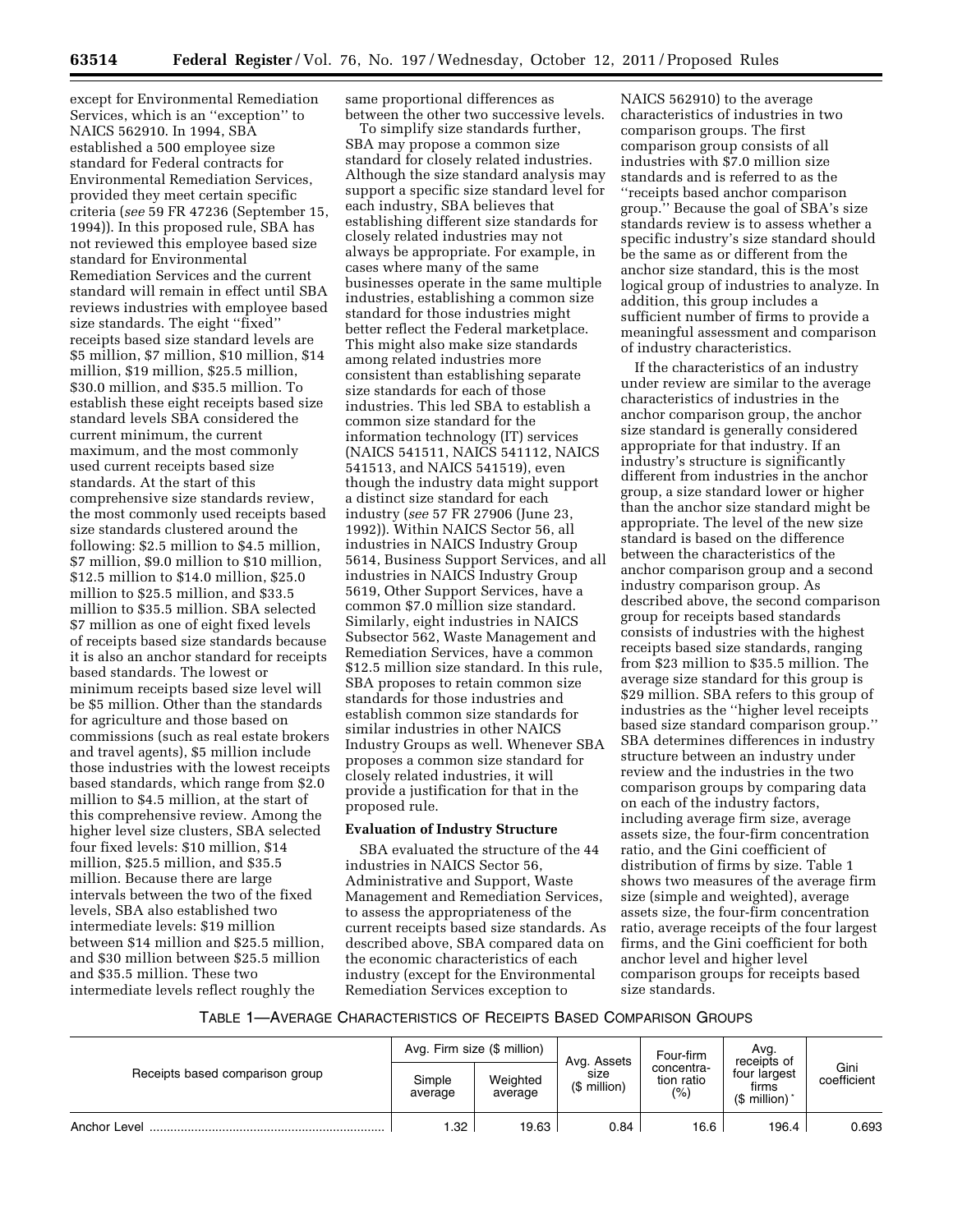|                                 | Avg. Firm size (\$ million) |                     |                                     | Four-firm                           | Avq.<br>receipts of                        |                     |
|---------------------------------|-----------------------------|---------------------|-------------------------------------|-------------------------------------|--------------------------------------------|---------------------|
| Receipts based comparison group | Simple<br>average           | Weighted<br>average | Avg. Assets<br>size<br>(\$ million) | concentra-<br>tion ratio<br>$(\% )$ | four largest<br>firms<br>$$$ million) $^*$ | Gini<br>coefficient |
|                                 | 5.07                        | 116.84              | 3.20                                | 32.1                                | .376.0                                     | 0.830               |

# TABLE 1—AVERAGE CHARACTERISTICS OF RECEIPTS BASED COMPARISON GROUPS—Continued

\* To be used for industries with a four-firm concentration ratio of 40% or greater.

### **Derivation of Size Standards Based on Industry Factors**

For each industry factor in Table 1, SBA derives a separate size standard based on the differences between the values for an industry under review and the values for the two comparison groups. If the industry value for a particular factor is near the corresponding factor for the anchor comparison group, SBA will consider the \$7.0 million anchor size standard appropriate for that factor.

An industry factor with a value significantly above or below the anchor comparison group will generally warrant, a size standard above or below the \$7.0 million anchor. The new size standard in these cases is based on the proportional difference between the industry value and the values for the two comparison groups.

For example, if an industry's simple average receipts are \$3.3 million, that would support a \$19 million size standard. The \$3.3 million level is 52.8 percent between the average firm size of \$1.32 million for the anchor comparison group and \$5.07 million for the higher level comparison group ((\$3.30 million–  $$1.32$  million $) \div (\$5.07$  million- $\$1.32$ million) = 0.528 or 52.8%). This proportional difference is applied to the difference between the \$7.0 million anchor size standard and average size standard of \$29 million for the higher level size standard group and then added to \$7.0 million to estimate a size standard of \$18.616 million ({\$29.0 million–\$7.0 million} \* 0.528] + \$7.0 million = \$18.616 million). The final step is to round the estimated \$18.616 million size standard to the nearest

fixed size standard level, which in this example is \$19 million.

SBA applies the above calculation to derive a size standard for each industry factor. Detailed formulas involved in these calculations are presented in the SBA's ''Size Standards Methodology,'' which is available at *[http://](http://www.sba.gov/size)  [www.sba.gov/size.](http://www.sba.gov/size)* (However, it should be noted that figures in the ''SBA Size Standards Methodology'' White Paper are based on 2002 Economic Census data and are different from those presented in this proposed rule. That is because when SBA prepared its ''Size Standards Methodology,'' the 2007 Economic Census data were not yet available). Table 2 (below) shows ranges of values for each industry factor and the levels of size standards supported by those values.

| Table 2—Values of Industry Factors and Supported Size Standards |  |
|-----------------------------------------------------------------|--|
|-----------------------------------------------------------------|--|

| If Simple avg. receipts<br>size<br>$$$ million) | Or if Weighted avg.<br>receipts size $($$ million) $\parallel$ | Or if avg. assets size<br>$($$ million $)$ | Or if avg. receipts of<br>largest four firms<br>$($ \$ million) | Or if gini coefficient | Then size<br>standard is<br>$$$ million) |
|-------------------------------------------------|----------------------------------------------------------------|--------------------------------------------|-----------------------------------------------------------------|------------------------|------------------------------------------|
|                                                 |                                                                |                                            |                                                                 |                        | 5.0                                      |
|                                                 |                                                                |                                            | 142.8 to 276.9                                                  | 0.686 to 0.702         | 7.0                                      |
|                                                 |                                                                |                                            |                                                                 | 0.703 to 0.724         | 10.0                                     |
|                                                 | 41.74 to 61.61                                                 | 1.38 to 1.86                               | │ 464.6 to 705.8 …………. │                                        | 0.725 to 0.752         | 14.0                                     |
| 2.95 to 3.92                                    |                                                                |                                            | 705.9 to 1.014.1                                                | 0.753 to 0.788         | 19.0                                     |
| 3.93 to 4.86                                    | 87.03 to 111.32  2.49 to 3.07                                  |                                            | 1,014.2 to 1,309.0    0.789 to 0.822                            |                        | 25.5                                     |
|                                                 |                                                                |                                            |                                                                 |                        | 30.0                                     |
|                                                 |                                                                |                                            |                                                                 |                        | 35.5                                     |

### **Derivation of Size Standard Based on Federal Contracting Factor**

Besides industry structure, SBA also evaluates Federal contracting data to assess how successful small businesses are in getting Federal contracts under current size standards. For the current comprehensive size standards review, SBA has decided to designate a size standard at one level higher than the current size standard for industries where the small business share of total Federal contracting dollars is between 10 and 30 percentage points lower than the small business share of total industry receipts, and at two levels higher than the current size standard where the difference is more than 30 percentage points.

Because of the complex relationships among several variables affecting small business participation in the Federal marketplace, SBA has chosen not to designate a size standard for the Federal contracting factor alone that is higher than two levels above the current size standard. SBA believes that a larger adjustment to size standards based on Federal contracting activity should be based on a more detailed analysis of the impact of any subsequent revision to the current size standard. In limited situations, however, SBA may conduct a more extensive examination of Federal contracting experience. This may enable SBA to support a different size standard than indicated by this general rule and take into consideration significant and

unique aspects of small business competitiveness in the Federal contract market. SBA welcomes comments on its methodology of incorporating the Federal contracting factor in the size standard analysis and suggestions for alternative methods and other relevant information on small business experience in the Federal contract market.

Of the 44 industries reviewed in this proposed rule, 15 industries averaged \$100 million or more annually in Federal contracting during fiscal years 2007 to 2009. The Federal contracting factor was significant (*i.e.,* the difference between the small business share of total industry receipts and the small business share of Federal contracting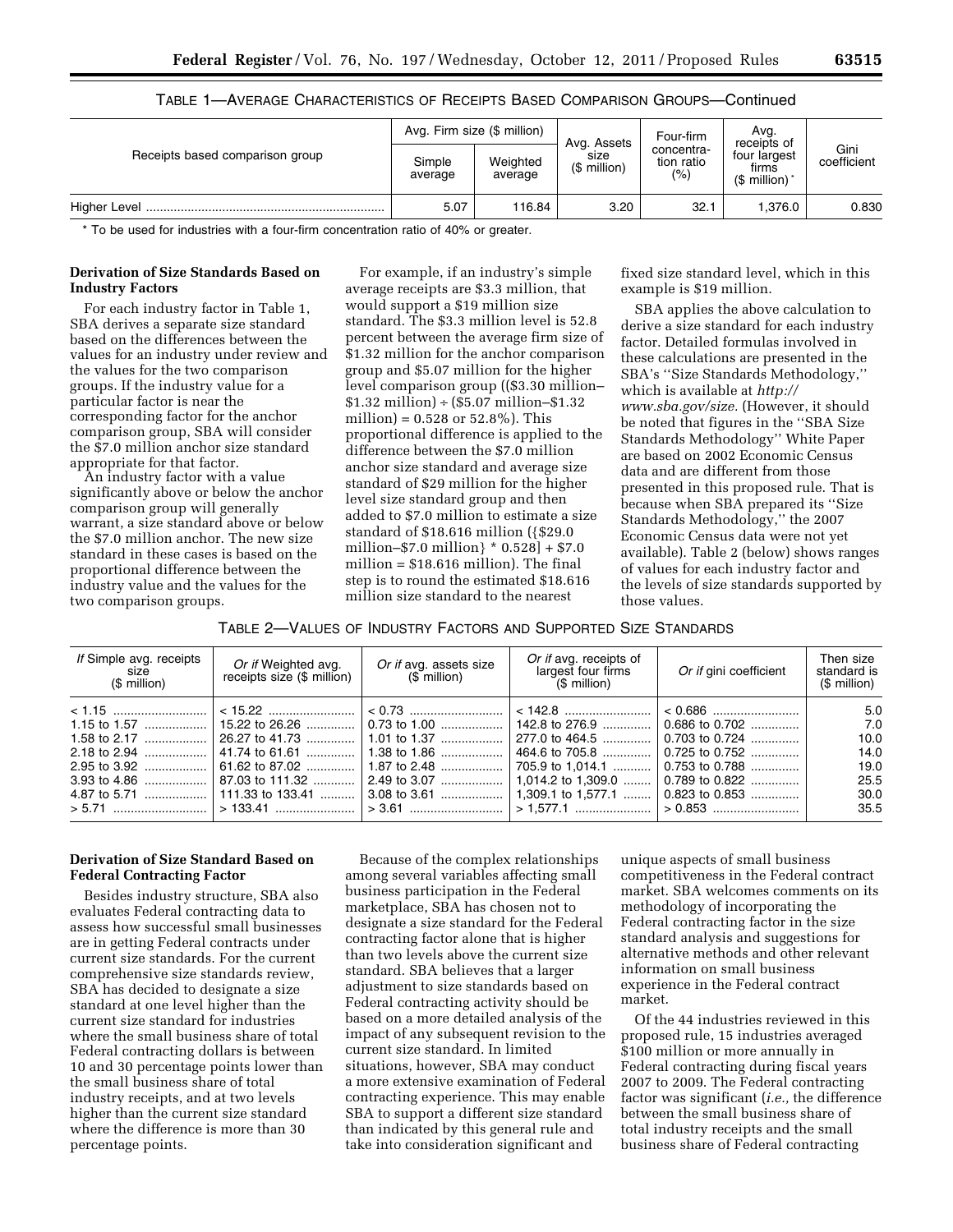dollars was 10 percentage points or more) in six of those 15 industries, and a separate size standard was derived for that factor for each of them.

# **New Size Standards Based on Industry and Federal Contracting Factors**

Table 3 shows the results of analyses of industry and Federal contracting factors for each industry covered by this proposed rule. Many of the NAICS industries in columns 2, 3, 4, 6, 7, and 8 show two numbers. The upper

number is the value for the industry or federal contracting factor shown on the top of the column, and the lower number is the size standard supported by that factor. For the four-firm concentration ratio, SBA estimates a size standard if its value is 40 percent or more. If the four-firm concentration ratio for an industry is less than 40 percent, there is no estimated size standard for that factor. If the four-firm concentration ratio is more than 40 percent, SBA indicates in column 6 the average size of the industry's top four firms together with a size standard based on that average. Column 9 shows a calculated new size standard for each industry. This is the average of the size standards supported by each factor and rounded to the nearest fixed size level. Analytical details involved in the averaging procedure are described in the SBA's ''Size Standard Methodology.'' For comparison with the new standards, the current size standards are in column 10 of Table 3.

| TABLE 3-SIZE STANDARDS SUPPORTED BY EACH FACTOR FOR EACH INDUSTRY (MILLIONS OF DOLLARS) |  |  |
|-----------------------------------------------------------------------------------------|--|--|
|-----------------------------------------------------------------------------------------|--|--|

| (1)<br><b>NAICS code/ NAICS</b><br>industry title                                     | (2)<br>Simple<br>average firm<br>size<br>(\$ million) | (3)<br>Weighted<br>average firm<br>size<br>(\$ million) | (4)<br>Average<br>assets size<br>\$ million) | (5)<br>Four-<br>firm<br>ratio<br>(% ) | (6)<br>Four-firm<br>average size<br>\$ million) | (7)<br>Gini<br>Co-efficient    | (8)<br>Federal<br>contract<br>factor (%) | (9)<br>Calculated<br>size<br>standard<br>\$ million) | (10)<br>Current size<br>standard<br>\$ million) |
|---------------------------------------------------------------------------------------|-------------------------------------------------------|---------------------------------------------------------|----------------------------------------------|---------------------------------------|-------------------------------------------------|--------------------------------|------------------------------------------|------------------------------------------------------|-------------------------------------------------|
| 561110 Office Administra-<br>tive Services                                            | \$1.4, 7.0                                            | \$7.0, 5.0                                              | \$0.6, 5.0                                   | 2.3                                   | \$225.8                                         | 0.694, \$7.0                   | $-10.1%$<br>\$10.0                       | \$7.0                                                | \$7.0                                           |
| 561210 Facilities Support<br>Services                                                 | 13.8, 35.5                                            | 98.7, 25.5                                              | 4.5, 35.5                                    | 27.6                                  | 1,777.3                                         | 0.835, \$30.0                  | $-2.8%$                                  | 30.0                                                 | 35.5                                            |
| 561311 Employment<br>Placement Agencies<br>561312 Executive Search                    | 1.5, 7.0                                              | 23.6, 7.0                                               |                                              | 22.1                                  | 652.4                                           | 0.759, \$19.0                  |                                          | 14.0                                                 | 7.0                                             |
| Services<br>561320 Temporary Help                                                     | 1.0, 5.0                                              | 28.8, 10.0                                              |                                              | 20.7                                  | 362.5                                           | 0.693, \$7.0                   |                                          | 7.0                                                  | 7.0                                             |
| Services<br>561330 Professional Em-                                                   | 7.6, 35.5                                             | 152.6, 35.5                                             | 1.4, 10.0                                    | 15.6                                  | 4,122.2                                         | 0.857, \$35.5                  | 43.8%                                    | 25.5                                                 | 13.5                                            |
| ployer Organizations<br>561410 Document Prepa-                                        | 21.4, 35.5                                            | 288.8, 35.5                                             | 3.0, 25.5                                    | 33.8                                  | 7,203.7                                         | 0.882, \$35.5                  |                                          | 30.0                                                 | 13.5                                            |
| ration Services<br>561421 Telephone An-                                               | 0.7, 5.0                                              | 10.0, 5.0                                               |                                              | 22.3                                  | 189.7                                           | 0.697, \$7.0                   |                                          | 7.0                                                  | 7.0                                             |
| swering Services                                                                      | 1.4, 7.0                                              | 9.1, 5.0                                                |                                              | 15.1                                  | 86.6                                            | 0.690, \$7.0                   | $-35.5%$<br>\$14.0                       | 10.0                                                 | 7.0                                             |
| 561422 Telemarketing Bu-<br>reaus and Other contact                                   |                                                       |                                                         |                                              |                                       |                                                 |                                |                                          |                                                      |                                                 |
| Centers<br>561431 Private Mail Cen-                                                   | 5.6, 30.0                                             | 35.5, 10.0                                              |                                              | 24.8                                  | 910.6                                           | 0.807, \$25.5                  |                                          | 25.5                                                 | 7.0                                             |
| ters<br>561439 Other Business                                                         | 0.4, 5.0                                              | 2.9, 5.0                                                |                                              | 4.7                                   | 25.2                                            | 0.289, \$5.0                   |                                          | 5.0                                                  | 7.0                                             |
| Service Centers (includ-<br>ing Copy Shops)<br>561440 Collection Agen-                | 2.6, 14.0                                             | 95.9, 25.5                                              | 1.0, 10.0                                    | 54.5                                  | 1,119.2, 25.5                                   | 0.832, \$30.0                  |                                          | 19.0                                                 | 7.0                                             |
| cies<br>561450 Credit Bureaus                                                         | 2.7, 14.0<br>15.3, 35.5                               | 25.3, 7.0<br>379.2, 35.5                                | 1.0, 10.0<br>                                | 14.9<br>64.3                          | 457.6<br>1,316.5, 30.0                          | 0.792, \$25.5<br>0.935, \$35.5 | .<br>                                    | 14.0<br>35.5                                         | 7.0<br>7.0                                      |
| 561491 Repossession<br>Services                                                       | 0.8, 5.0                                              | 4.3, 5.0                                                |                                              | 10.0                                  | 18.0                                            | 0.520, \$5.0                   |                                          | 5.0                                                  | 7.0                                             |
| 561492 Court Reporting<br>and Stenotype Services                                      | 0.7, 5.0                                              | 16.5, 7.0                                               |                                              | 19.7                                  | 110.5                                           | 0.653, \$5.0                   |                                          | 7.0                                                  | 7.0                                             |
| 561499 All Other Business<br>Support Services                                         | 2.5, 14.0                                             | 21.2, 7.0                                               | 1.0, 7.0                                     | 29.7                                  | 607.4                                           | 0.805, \$25.5                  | $-13.4%$                                 | 14.0                                                 | 7.0                                             |
|                                                                                       |                                                       |                                                         |                                              |                                       |                                                 |                                | \$10.0                                   |                                                      |                                                 |
| 561510 Travel Agencies <sup>1</sup><br>561520 Tour Operators<br>561591 Convention and | 1.4, 7.0<br>1.6, 7.0                                  | 109.9, 25.5<br>18.1, 7.0                                | 0.5, 5.0<br>0.6, 5.0                         | 48.7<br>16.2                          | 2,105.8, 35.5<br>178.6                          | 0.806, \$25.5<br>0.735, \$14.0 | .<br>                                    | 19.0<br>10.0                                         | 3.5<br>7.0                                      |
| Visitors Bureaus<br>561599 All Other Travel                                           | 1.3, 7.0                                              | 8.3, 5.0                                                |                                              | 13.2                                  | 49.6                                            | 0.674, \$5.0                   |                                          | 7.0                                                  | 7.0                                             |
| Arrangement and Res-<br>ervation Services<br>561611 Investigation Serv-               | 9.9, 35.5                                             | 150.5, 35.5                                             | 6.9, 35.5                                    | 42.2                                  | 1,468.2, 30.0                                   | 0.898, \$35.5                  |                                          | 35.5                                                 | 7.0                                             |
| ices                                                                                  | 0.8, 5.0                                              | 23.9, 7.0                                               | .                                            | 27.0                                  | 261.9                                           | 0.719, \$10.0                  | $-27.6%$<br>\$19.0                       | 14.0                                                 | 12.5                                            |
| 561612 Security Guards<br>and Patrol Services                                         | 3.2, 19.0                                             | 88.4, 25.5                                              | 0.7, 5.0                                     | 30.6                                  | 1,439.8                                         | 0.865, \$35.5                  | $-6.3%$                                  | 19.0                                                 | 18.5                                            |
| 561613 Armored Car Serv-<br>ices<br>561621 Security Systems                           | 16.7, 35.5                                            | 253.3, 35.5                                             |                                              | 88.9                                  | 494.6, 14.0                                     | 0.906, \$35.5                  |                                          | 30.0                                                 | 12.5                                            |
| Services (except Lock-<br>smiths)                                                     | 2.6, 14.0                                             | 108.2, 25.5                                             | 1.0, 7.0                                     | 34.4                                  | 1,233.3                                         | 0.819, \$25.5                  | 7.8                                      | 19.0                                                 | 12.5                                            |
| 561622 Locksmiths<br>561710 Exterminating and                                         | 0.4, 5.0                                              | 2.6, 5.0                                                | <br>.                                        | 5.9                                   | 24.1                                            | 0.377, \$5.0                   | .                                        | 5.0                                                  | 7.0                                             |
| Pest Control Services<br>561720 Janitorial Services<br>561730 Landscaping Serv-       | 0.8, 5.0<br>0.6, 5.0                                  | 112.7, 30.0<br>31.7, 10.0                               | 0.2, 5.0<br>0.2, 5.0                         | 27.3<br>10.5                          | 592.5<br>868.3                                  | 0.681, \$5.0<br>0.704, \$10.0  | $-9.0$                                   | 10.0<br>7.0                                          | 7.0<br>16.5                                     |
| ices<br>561740 Carpet and Uphol-                                                      | 0.6, 5.0                                              | 22.6, 7.0                                               | 0.2, 5.0                                     | 8.6                                   | 1,160.6                                         | $0.571,$ \$5.0                 | 0.7                                      | 5.0                                                  | 7.0                                             |
| stery Cleaning Services                                                               | 0.4, 5.0                                              | 9.4, 5.0                                                | 0.1, 5.0                                     | 10.4                                  | 76.9                                            | 0.419, \$5.0                   |                                          | 5.0                                                  | 4.5                                             |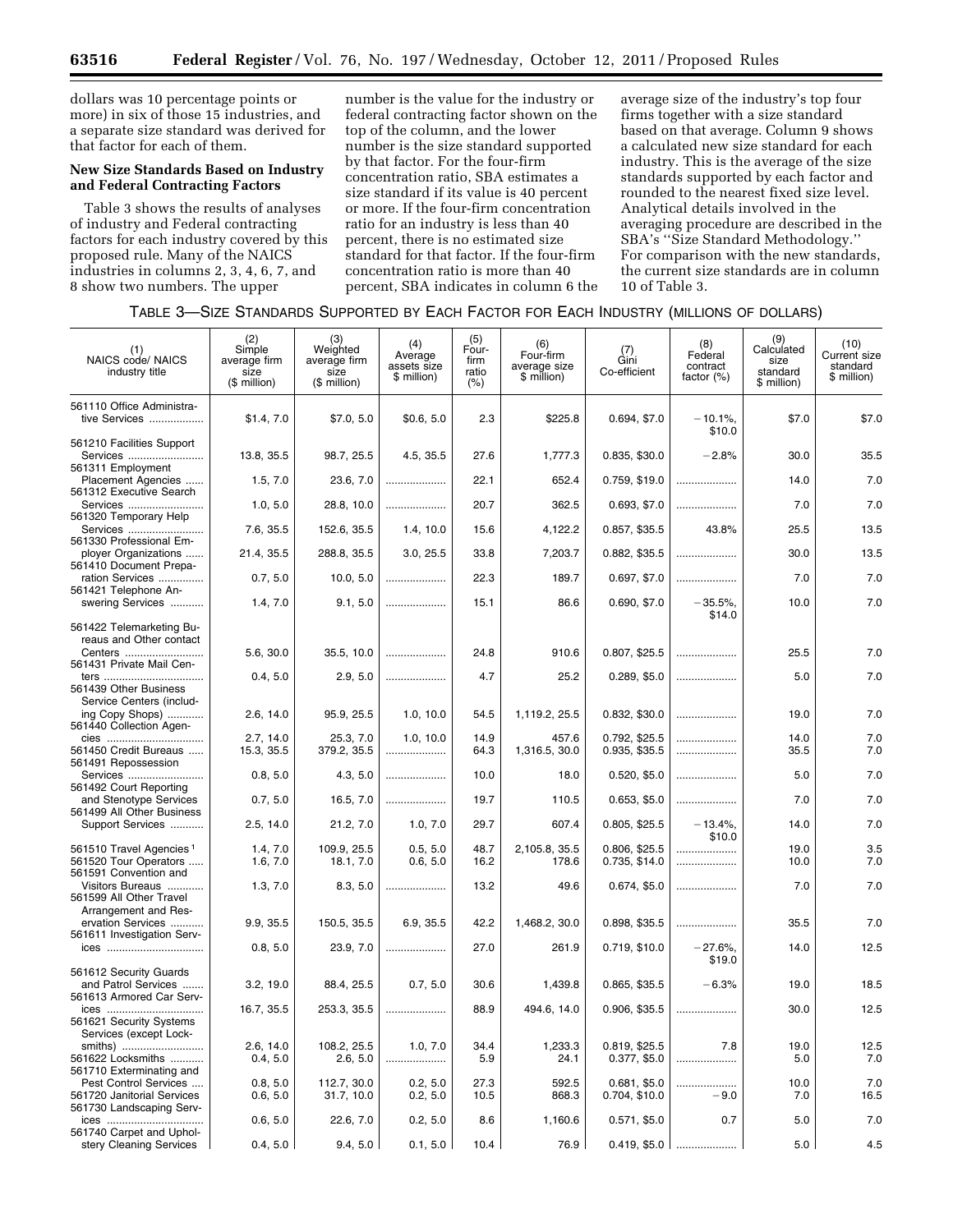| (1)<br><b>NAICS code/ NAICS</b><br>industry title                    | (2)<br>Simple<br>average firm<br>size<br>(\$ million) | (3)<br>Weighted<br>average firm<br>size<br>(\$ million) | (4)<br>Average<br>assets size<br>\$ million) | (5)<br>Four-<br>firm<br>ratio<br>(% ) | (6)<br>Four-firm<br>average size<br>\$ million) | (7)<br>Gini<br>Co-efficient | (8)<br>Federal<br>contract<br>factor $(\%)$ | (9)<br>Calculated<br>size<br>standard<br>\$ million) | (10)<br>Current size<br>standard<br>\$ million) |
|----------------------------------------------------------------------|-------------------------------------------------------|---------------------------------------------------------|----------------------------------------------|---------------------------------------|-------------------------------------------------|-----------------------------|---------------------------------------------|------------------------------------------------------|-------------------------------------------------|
| 561790 Other Services to<br><b>Buildings and Dwellings</b>           | 0.4, 5.0                                              | 5.4, 5.0                                                | 0.1, \$5.0                                   | 11.2                                  | 133.7                                           | 0.479, 5.0                  | $-38.5,$<br>\$14.0                          | 7.0                                                  | 7.0                                             |
| 561910 Packaging and La-<br>beling Services<br>561920 Convention and | 2.8, 14.0                                             | 15.0, 5.0                                               | 1.2, 10.0                                    | 11.2                                  | 141.1                                           | 0.741, \$14.0               |                                             | 10.0                                                 | 7.0                                             |
| <b>Trade Show Organizers</b><br>561990 All Other Support             | 2.6, 14.0                                             | 38.2, 10.0                                              |                                              | 19.8                                  | 555.5                                           | 0.802, \$25.5               |                                             | 19.0                                                 | 7.0                                             |
| Services                                                             | 1.6, 10.0                                             | 21.4, 7.0                                               | 0.7, 5.0                                     | 11.3                                  | 590.3                                           | 0.767, \$19.0               | $-21.9$<br>\$10.0                           | 10.0                                                 | 7.0                                             |
| 562111 Solid Waste Col-<br>lection<br>562112 Hazardous Waste         | 5.4, 30.0                                             | 307.3, 35.5                                             | 3.1, 25.5                                    | 50.0                                  | 4,628.5, 35.5                                   | 0.878, \$35.5               | 36.3                                        | 35.5                                                 | 12.5                                            |
| Collection<br>562119 Other Waste Col-                                | 5.0, 30.0                                             | 37.7, 10.0                                              |                                              | 45.8                                  | 212.8, 7.0                                      | 0.775, \$19.0               |                                             | 14.0                                                 | 12.5                                            |
| lection<br>562211 Hazardous Waste                                    | 1.9, 10.0                                             | 40.4, 10.0                                              | 1.2, 10.0                                    | 39.7                                  | 159.4                                           | 0.776, \$19.0               |                                             | 14.0                                                 | 12.5                                            |
| <b>Treatment and Disposal</b><br>562212 Solid Waste Land-            | 13.4, 35.5                                            | 101.9, 25.5                                             | 7.5, 35.5                                    | 44.6                                  | 653.6, 14.0                                     | 0.834, \$30.0               | $-4.9%$                                     | 25.5                                                 | 12.5                                            |
| fill<br><br>562213 Solid Waste Com-                                  | 6.6, 35.5                                             | 85.5, 19.0                                              | 4.6, 35.5                                    | 56.1                                  | 791.8, 19.0                                     | 0.854, \$35.5               |                                             | 30.0                                                 | 12.5                                            |
| bustors and Incinerators<br>562219 Other Nonhaz-                     | 36.5, 35.5                                            | 270.0, 35.5                                             |                                              | 92.4                                  | 480.8, 14.0                                     | 0.856, \$35.5               |                                             | 30.0                                                 | 12.5                                            |
| ardous Waste Treatment<br>and Disposal<br>562910 Remediation Serv-   | 3.8, 19.0                                             | 15.8, 7.0                                               |                                              | 34.7                                  | 58.2                                            | 0.689, \$7.0                |                                             | 10.0                                                 | 12.5                                            |
| ices<br>562920 Materials Recov-                                      | 4.1, 25.5                                             | 29.3, 10.0                                              | 1.7, 14.0                                    | 14.7                                  | 455.1                                           | 0.770, \$19.0               | $-4.4%$                                     | 19.0                                                 | 14.0                                            |
| ery Facilities<br>562991 Septic Tank and                             | 4.4, 25.5                                             | 26.7, 10.0                                              | 2.0, \$19.0                                  | 33.3                                  | 338.8                                           | 0.749, \$14.0               |                                             | 19.0                                                 | 12.5                                            |
| Related Services<br>562998 All Other Miscella-                       | 0.8, 5.0                                              | 8.9, 5.0                                                |                                              | 13.2                                  | 84.3                                            | 0.556, \$5.0                |                                             | 5.0                                                  | 7.0                                             |
| neous Waste Manage-<br>ment Services                                 | 1.5, 7.0                                              | 14.2, 5.0                                               | 0.6, 5.0                                     | 27.8                                  | 98.3                                            | 0.679, \$5.0                |                                             | 5.0                                                  | 7.0                                             |

# TABLE 3—SIZE STANDARDS SUPPORTED BY EACH FACTOR FOR EACH INDUSTRY (MILLIONS OF DOLLARS)—Continued

#### **Common Size Standards**

When many of the same businesses operate in multiple industries, SBA believes that a common size standard can be appropriate for these industries even if the industry and relevant program data support different size standards. For instance, in past rules, SBA has established a common size standard for Computer Systems Design and Related Services industries (NAICS 541511, NAICS 541112, NAICS 541513, NAICS 541519 (excluding the ''exception''), and NAICS 811212). Another example is the common size

standard for certain Architectural and Engineering (A&E) and Related Services industries. These include NAICS 541310, NAICS 541330 (excluding the ''exceptions''), Map Drafting (which is identified as ''exception'' under NAICS 541340), NAICS 541360, and NAICS 541370 (*see* 64 FR 28275 (May 25, 1999)). More recently, SBA established a common size standard for some of the industries in NAICS Sector 44–45, Retail Trade as well (*see* 75 FR 61597 (October 6, 2010)). Size standards for NAICS Sector 44–45 do not apply to Federal Government contracting, but they do apply to all other Federal

Government programs that provide benefits for being a small business concern.

In this rule, SBA proposes, as an alternative to a separate size standard for each industry, common size standards for industries under several NAICS Industry Groups as shown in Table 4. SBA evaluated industry and Federal contracting factors and derived a common size standard for each Industry Group using the same method as described above. The results are in Table 5, which immediately follows Table 4, below.

# TABLE 4—INDUSTRY GROUPS FOR COMMON SIZE STANDARDS

| Industry group:<br>NAICS codes | Industry group title | Industries: 6-digit NAICS codes                                                   |  |  |  |  |
|--------------------------------|----------------------|-----------------------------------------------------------------------------------|--|--|--|--|
|                                |                      | 561311, 561312, 561320, 561330                                                    |  |  |  |  |
|                                |                      | 561410, 561421, 561422, 561431, 561439, 561440,<br>561450, 561491, 561492, 561499 |  |  |  |  |
|                                |                      | 561510, 561520, 561591, 561599                                                    |  |  |  |  |
|                                |                      | 561611, 561612, 561613, 561621, 561622                                            |  |  |  |  |
|                                |                      | 561910, 561920, 591990                                                            |  |  |  |  |
|                                |                      | 562111, 562112, 562119                                                            |  |  |  |  |
|                                |                      | 562211, 562212, 562213, 562219                                                    |  |  |  |  |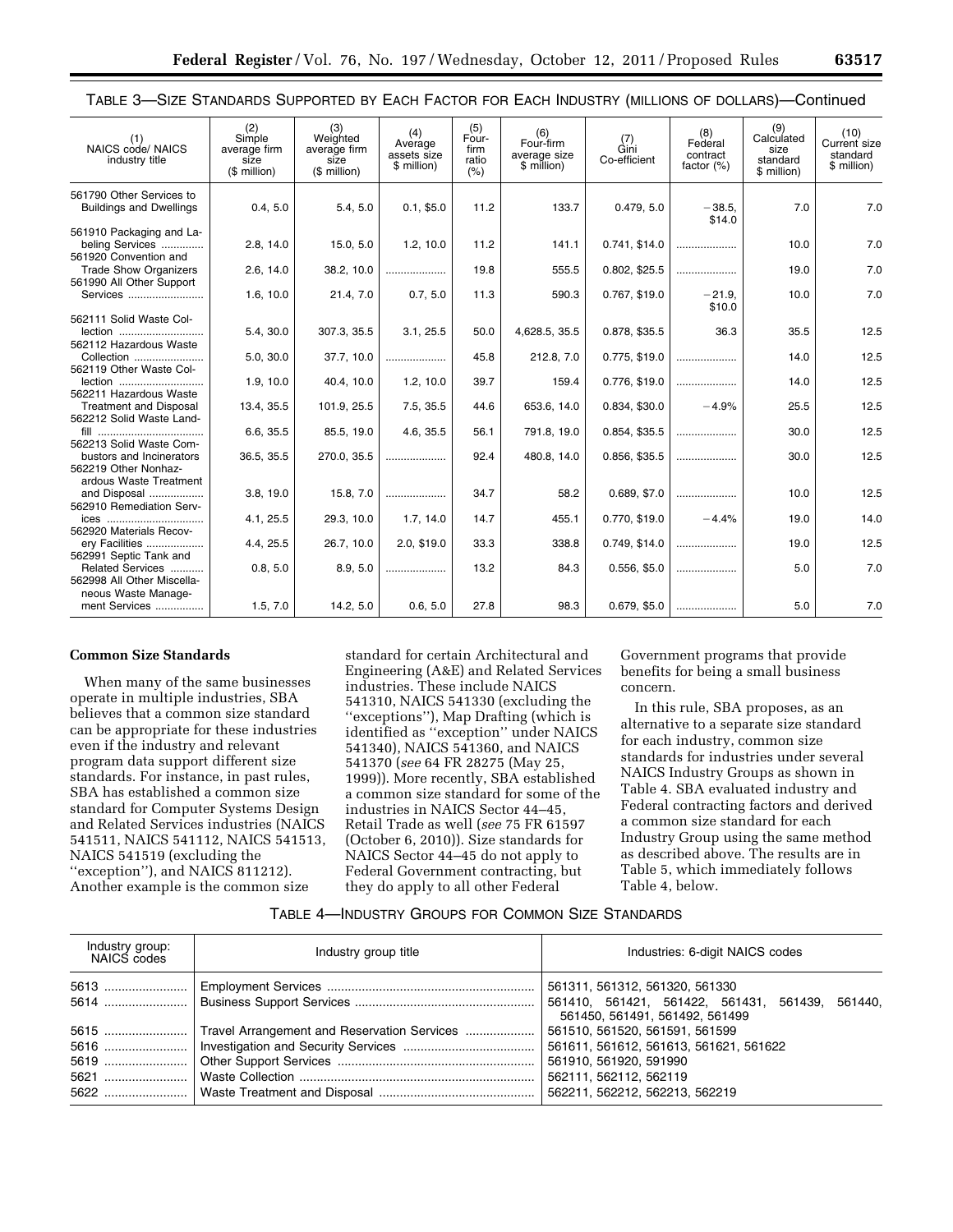| (1)<br>NAICS Code/industry title                         | (2)<br>Simple av-<br>erage firm<br>size (\$ mil-<br>lion) | (3)<br>Weighted<br>average firm<br>size (\$ mil-<br>lion) | (4)<br>Average as-<br>sets size (\$<br>million) | (5)<br>Four-<br>firm<br>ratio<br>$(\% )$ | (6)<br>Four-firm av-<br>erage size (\$<br>million) | (7)<br>Gini co-effi-<br>cient | (8)<br>Federal contract<br>factor $(\%)$ | (9)<br>Calculated<br>size stand-<br>ard $($$ mil-<br>lion) |
|----------------------------------------------------------|-----------------------------------------------------------|-----------------------------------------------------------|-------------------------------------------------|------------------------------------------|----------------------------------------------------|-------------------------------|------------------------------------------|------------------------------------------------------------|
| 5613 Employment Serv-<br>ices                            | \$6.5, 35.5                                               | \$198.8, 35.5                                             | \$1.2, 10.0                                     | 14.8                                     | \$7,751.2                                          | 0.891, \$35.5                 | 15.8%                                    | \$25.5                                                     |
| 5614 Business Support<br>Services                        | 2.1, 10.0                                                 | 40.8, 10.0                                                | 0.8, 7.0                                        | 12.2                                     | 1,896.1                                            | 0.824, \$30.0                 | $-11.7\%$ , \$10.0                       | 14.0                                                       |
| 5615 Travel Arrangement<br>and Reservation Serv-<br>ices | 2.2, 10.0                                                 | 123.3, 30.0                                               | 0.9, 7.0                                        | 33.6                                     | 3,115.5                                            | 0.850, \$30.0                 |                                          | 19.0                                                       |
| 5616 Investigation and<br>Security Services              | 2.1, 10.0                                                 | 94.4, 25.5                                                | 0.6, 5.0                                        | 22.9                                     | 2,343.2                                            | 0.834, \$30.0                 | 2.4%                                     | 19.0                                                       |
| 5619 Other support Serv-<br>ices                         | 2.0, 10.0                                                 | 23.7, 7.0                                                 | 0.8, 7.0                                        | 8.6                                      | 795.1                                              | 0.781, \$19.0                 | $-15.9\%$ , \$10.0                       | 10.0                                                       |
| 5621 Waste Collection                                    | 5.0, 30.0                                                 | 254.2, 35.5                                               | 2.9, 25.5                                       | 46.7                                     | 4,726.6,<br>\$35.5                                 | 0.872, \$35.5                 | 29.5%                                    | 35.5                                                       |
| 5622 Waste Treatment<br>and Disposal                     | 9.5, 35.5                                                 | 123.0, 30.0                                               | 5.9, 35.5                                       | 37.0                                     | 1,319.2                                            | 0.869, \$35.5                 | $-5.9%$                                  | 33.5                                                       |

TABLE 5 —SIZE STANDARDS SUPPORTED BY EACH FACTOR FOR EACH INDUSTRY GROUP [millions of dollars]

#### **Special Considerations**

# *Environmental Remediation Services*

The current size standard for Federal contracts for Environmental Remediation Services (the ''exception'' to NAICS code 562910) is 500 employees. This size standard only applies to certain Federal contracting opportunities that meet specific criteria. In short, the contract must be for the remediation of a contaminated environment and it must include at least three separate types of contract work. Each of those contract activities must be identifiable by a different NAICS code; however, no one of the activities may constitute 50 percent or more of the total anticipated cost of the contract. The criteria that constitute an Environmental Remediation Services contract or company are detailed in 59 FR 47236 (September 15, 1994) and in Footnote 14 to SBA's table of size standards (13 CFR 121.201).

In this proposed rule, SBA has not reviewed this employee based size standard for Environmental Remediation Services and the current standard will remain in effect until SBA reviews industries with employee based size standards.

# **Evaluation of SBA Loan Data**

Before deciding on an industry's size standard, SBA also considers the impact of new or revised standards on SBA's loan programs. Accordingly, SBA

examined its 7(a) and 504 Loan Program data for fiscal years 2008–2010 to assess whether the existing or proposed size standards need further adjustments to ensure credit opportunities for small businesses through those programs. For the industries reviewed in this rule, the data show that it is mostly businesses much smaller than the size standards that use the SBA's 7(a) and 504 loans. Therefore, no size standard in NAICS Sector 56, Administrative and Support, Waste Management and Remediation Services, needs an adjustment based on this factor.

#### **Proposed Changes to Size Standards**

Table 6, below, summarizes the results of SBA analyses of industry specific size standards from Table 3 and the results for common size standards from Table 5. In terms of industry specific size standards, the results in Table 3 support increases in size standards for 29 industries, decreases for nine industries, and no changes for six industries. Similarly, based on common size standards for certain NAICS Industry Groups, the results in Table 5 appear to support increases for 37 industries, decreases for five industries, and no changes for two industries.

However, lowering small business size standards is not in the best interest of small businesses in the current economic environment. The U.S. economy was in recession from

December 2007 to June 2009, the longest and deepest of any recessions since World War II. The economy lost more than eight million non-farm jobs during 2008–2009. In response, Congress passed and the President signed into law the American Recovery and Reinvestment Act of 2009 (Recovery Act) to promote economic recovery and to preserve and create jobs. Although the recession officially ended in June 2009, the unemployment rate was 9.4 percent or higher from May 2009 to December 2010. It moderated to 8.8 percent in March 2011, but it increased again to 9.2 percent in June 2011. The unemployment rate is forecast to remain around this elevated level at least through the end of 2011. More recently, Congress passed and the President signed the Jobs Act to promote small business job creation. The Jobs Act puts more capital into the hands of entrepreneurs and small business owners; strengthens small businesses' ability to compete for contracts; includes recommendations from the President's Task Force on Federal Contracting Opportunities for Small Business; creates a better playing field for small businesses; promotes small business exporting, building on the President's National Export Initiative; expands training and counseling; and provides \$12 billion in tax relief to help small businesses invest in their firms and create jobs.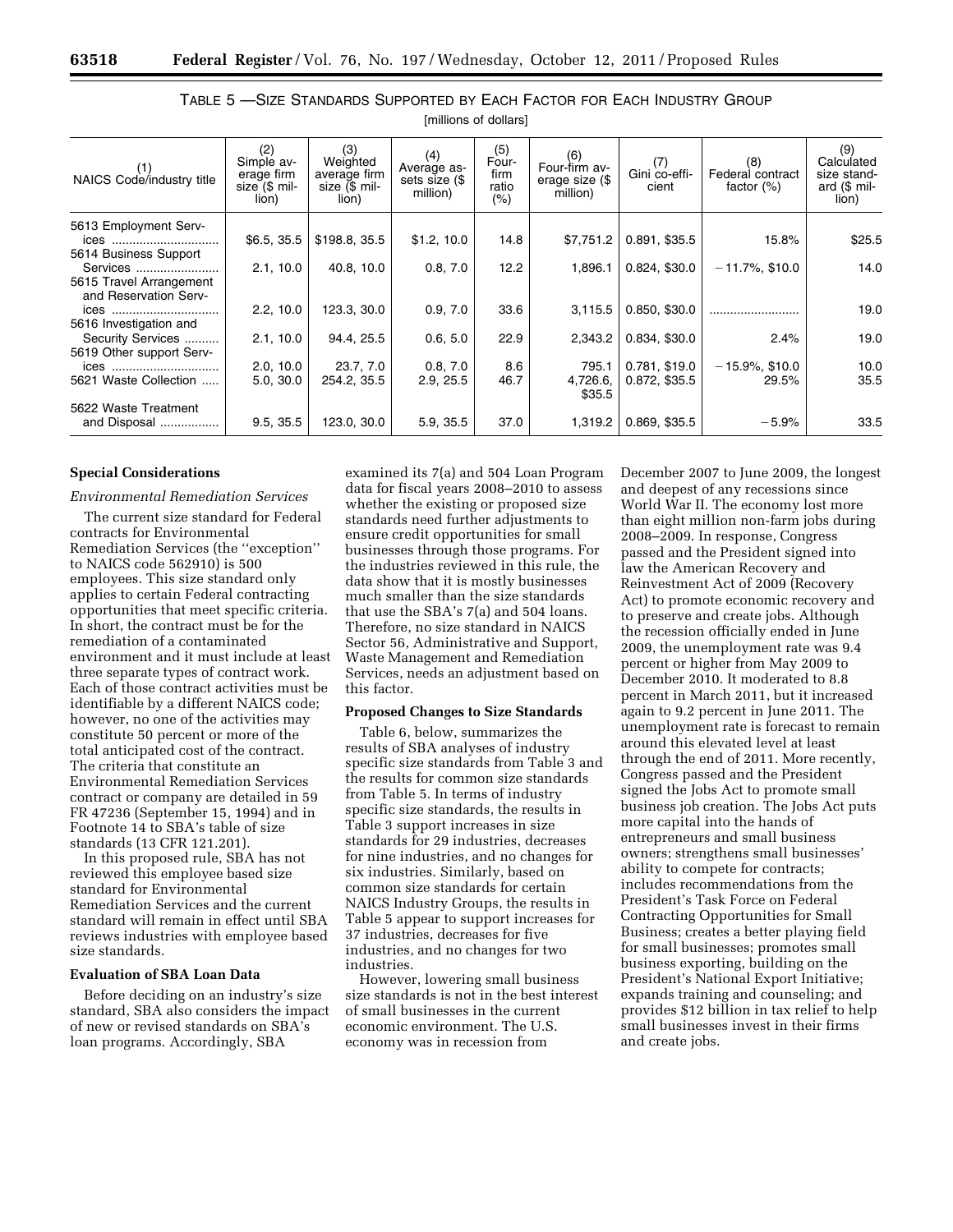# TABLE 6—SUMMARY OF SIZE STANDARDS ANALYSIS

| <b>NAICS Codes</b> | <b>NAICS Industry title</b>                                 | Calculated in-<br>dustry specific<br>size standard<br>(\$ million) | Calculated<br>common size<br>standard (\$<br>million) | Current size<br>standard (\$<br>million) |
|--------------------|-------------------------------------------------------------|--------------------------------------------------------------------|-------------------------------------------------------|------------------------------------------|
|                    |                                                             | \$7.0                                                              |                                                       | \$7.0                                    |
|                    |                                                             | 30.0                                                               |                                                       | 35.5                                     |
|                    |                                                             | 14.0                                                               | \$25.5                                                | 7.0                                      |
|                    |                                                             | 7.0                                                                | 25.5                                                  | 7.0                                      |
|                    |                                                             | 25.5                                                               | 25.5                                                  | 13.5                                     |
|                    |                                                             | 30.0                                                               | 25.5                                                  | 13.5                                     |
|                    |                                                             | 7.0                                                                | 14.0                                                  | 7.0                                      |
|                    |                                                             | 10.0                                                               | 14.0                                                  | 7.0                                      |
|                    | Telemarketing Bureaus and Other contact Centers             | 25.5                                                               | 14.0                                                  | 7.0                                      |
|                    |                                                             | 5.0                                                                | 14.0                                                  | 7.0                                      |
|                    | Other Business Service Centers (including Copy<br>Shops).   | 19.0                                                               | 14.0                                                  | 7.0                                      |
|                    |                                                             | 14.0                                                               | 14.0                                                  | 7.0                                      |
|                    |                                                             | 35.5                                                               | 14.0                                                  | 7.0                                      |
|                    |                                                             | 5.0                                                                | 14.0                                                  | 7.0                                      |
|                    |                                                             | 7.0                                                                | 14.0                                                  | 7.0                                      |
|                    |                                                             | 14.0                                                               | 14.0                                                  | 7.0                                      |
|                    |                                                             | 19.0                                                               | 19.0                                                  | 3.5                                      |
|                    |                                                             | 10.0                                                               | 19.0                                                  | 7.0                                      |
|                    |                                                             | 7.0                                                                | 19.0                                                  | 7.0                                      |
|                    | All Other Travel Arrangement and Reservation Serv-<br>ices. | 35.5                                                               | 19.0                                                  | 7.0                                      |
|                    |                                                             | 14.0                                                               | 19.0                                                  | 12.5                                     |
|                    |                                                             | 19.0                                                               | 19.0                                                  | 18.5                                     |
|                    |                                                             | 30.0                                                               | 19.0                                                  | 12.5                                     |
|                    | Security Systems Services (except Locksmiths)               | 19.0                                                               | 19.0                                                  | 12.5                                     |
|                    |                                                             | 5.0                                                                | 19.0                                                  | 7.0                                      |
|                    | Exterminating and Pest Control Services                     | 10.0                                                               |                                                       | 7.0                                      |
|                    |                                                             | 7.0                                                                |                                                       | 16.5                                     |
|                    |                                                             | 5.0                                                                |                                                       | 7.0                                      |
|                    | Carpet and Upholstery Cleaning Services                     | 5.0                                                                |                                                       | 4.5                                      |
|                    | Other Services to Buildings and Dwellings                   | 7.0                                                                |                                                       | 7.0                                      |
|                    |                                                             | 10.0                                                               | 10.0                                                  | 7.0                                      |
|                    | Convention and Trade Show Organizers <sup>10</sup>          | 19.0                                                               | 10.0                                                  | 7.0                                      |
|                    |                                                             | 10.0                                                               | 10.0                                                  | 7.0                                      |
|                    |                                                             | 35.5                                                               | 35.5                                                  | 12.5                                     |
|                    |                                                             | 14.0                                                               | 35.5                                                  | 12.5                                     |
|                    |                                                             | 14.0                                                               | 35.5                                                  | 12.5                                     |
|                    | Hazardous Waste Treatment and Disposal                      | 25.5                                                               | 35.5                                                  | 12.5                                     |
|                    |                                                             | 30.0                                                               | 35.5                                                  | 12.5                                     |
|                    | Solid Waste Combustors and Incinerators                     | 30.0                                                               | 35.5                                                  | 12.5                                     |
|                    | Other Nonhazardous Waste Treatment and Disposal             | 10.0                                                               | 35.5                                                  | 12.5                                     |
|                    |                                                             | 19.0                                                               |                                                       | 14.0                                     |
|                    |                                                             | 19.0                                                               |                                                       | 12.5                                     |
|                    |                                                             | 5.0                                                                |                                                       | 7.0                                      |
|                    | All Other Miscellaneous Waste Management Services           | 5.0                                                                |                                                       | 7.0                                      |

Lowering size standards would decrease the number of firms that can participate in Federal financial and procurement assistance for small businesses. Furthermore, size standards based solely on analytical results without any other considerations would cut off more than 800 currently eligible small firms from those programs. That would run counter to what SBA and the Federal government are doing to help small businesses. Reducing size eligibility for Federal procurement opportunities, especially under current economic conditions, would not preserve or create more jobs; rather, it would have the opposite effect. Therefore, in this proposed rule, SBA

does not propose to reduce size standards for any industries. For industries where analyses might seem to support lowering size standards, SBA proposes to retain the current size standards. As stated previously, the Small Business Act requires the Administrator to "\* \*<sup>\*</sup> \* consider other factors deemed to be relevant \* \* \*" to establishing small business size standards. The current economic conditions and the impact on job creation are quite relevant to establishing small business size standards. SBA nevertheless invites comments and suggestions on whether it should lower size standards as suggested by analyses of industry and

program data or retain the current standards for those industries in view of current economic conditions.

Based on comparisons between industry specific size standards and common size standards within each Industry Group, SBA finds that for some industries common size standards are more appropriate for several reasons. First, analyzing industries at a more aggregated Industry Group level simplifies size standards analysis and the results are likely to be more consistent among related industries. Second, in most cases, industries within each Industry Group currently have the same size standards and SBA believes it is better to keep the revised size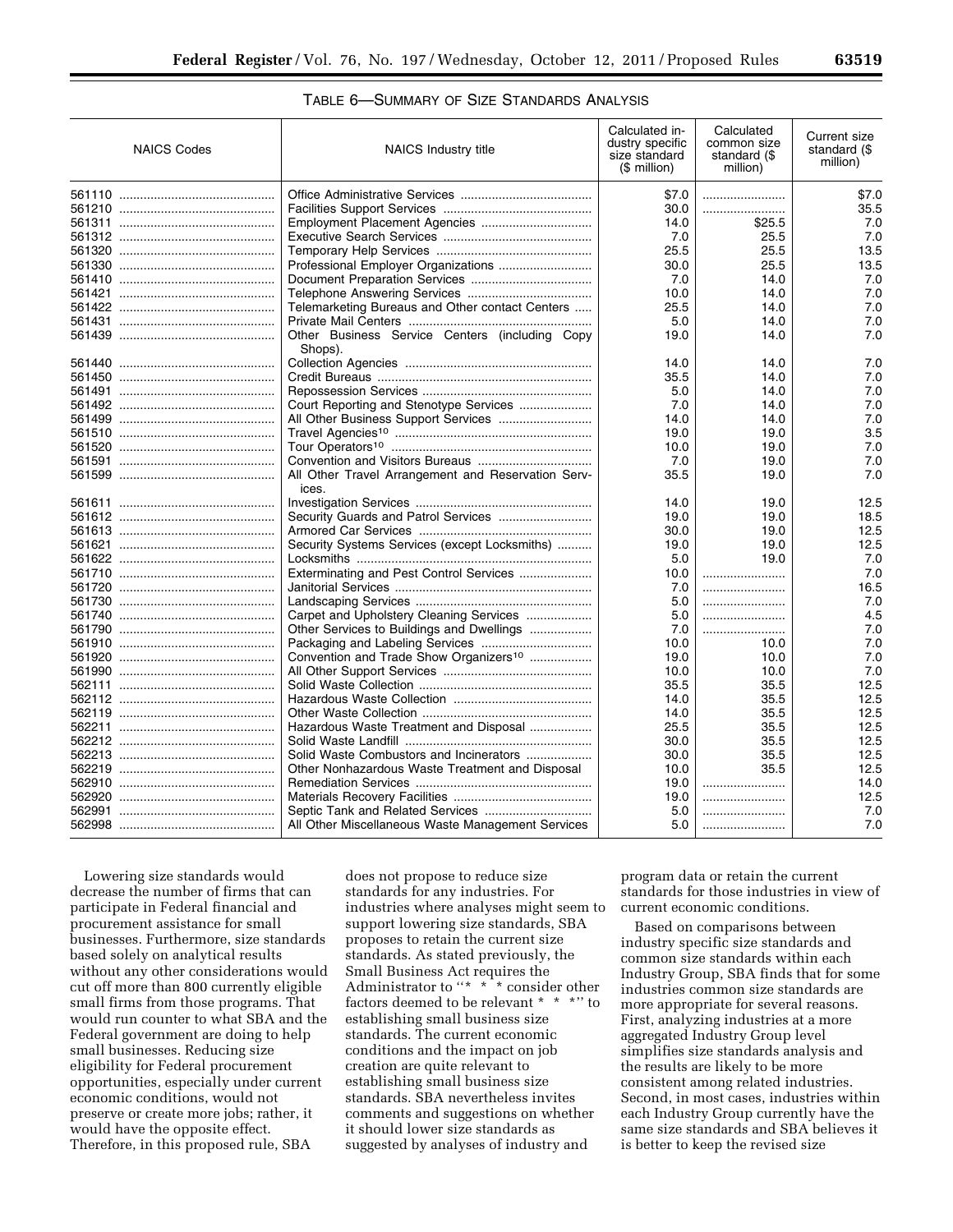standards also the same. Third, within each Industry Group many of the same businesses tend to operate in the same multiple industries. SBA believes that common size standards reflect the Federal marketplace in those industries better than do different size standards for each industry. Fourth, for the majority of industries for which SBA has proposed common size standards, industry specific size standards and common size standards are within a reasonably close range.

For industries where both industry specific size standards and common size standards have been calculated, for the above reasons, SBA proposes to apply common size standards. For industries where common size standards have not been estimated, SBA proposes to apply industry specific size standards.

As discussed above, SBA has decided that lowering small business size standards would be inconsistent with what the Federal government is doing to stimulate the economy and encourage job growth through the Recovery Act and Jobs Act. Therefore, for those industries for which its analyses suggested decreasing their size standards, SBA proposes to retain the current size standards. Thus, of the 44 industries in NAICS Sector 56 that SBA reviewed for this proposed rule, the Agency proposes to increase size standards for 37 industries and retain the current standards for seven industries. Industries for which SBA has proposed to increase their size standards and proposed standards are in Table 7 (below).

In addition, not lowering size standards is consistent with SBA's prior

actions for NAICS Sector 44–45 (Retail Trade), NAICS Sector 72 (Accommodation and Food Services), and NAICS Sector 81 (Other Services) that the Agency proposed and adopted in its final rules (75 FR 61597, 75 FR 61604, and 75 FR 61591, (October 6, 2009)). It is also consistent with the Agency's recently proposed rules for NAICS Sector 54, Professional, Technical, and Scientific Services (76 FR 14323 (March 16, 2011)), NAICS Sector 48–49, Transportation and Warehousing (76 FR 27935 (May 13, 2011)), and NAICS Sector 51, Information, that is being published elsewhere in this issue of the **Federal Register**. In each of those final and proposed rules, SBA opted not to reduce small business size standards for the same reasons it has provided above in this proposed rule.

| TABLE 7-SUMMARY OF PROPOSED SIZE STANDARD REVISIONS |
|-----------------------------------------------------|
|-----------------------------------------------------|

| <b>NAICS Codes</b> | NAICS Industry title                                  | Proposed size<br>standard (\$<br>million) | Current size<br>standard (\$<br>million) |
|--------------------|-------------------------------------------------------|-------------------------------------------|------------------------------------------|
|                    |                                                       | \$25.5                                    | \$7.0                                    |
|                    |                                                       | 25.5                                      | 7.0                                      |
|                    |                                                       | 25.5                                      | 13.5                                     |
|                    |                                                       | 25.5                                      | 13.5                                     |
|                    |                                                       | 14.0                                      | 7.0                                      |
|                    |                                                       | 14.0                                      | 7.0                                      |
|                    | Telemarketing Bureaus and Other contact Centers       | 14.0                                      | 7.0                                      |
|                    |                                                       | 14.0                                      | 7.0                                      |
|                    | Other Business Service Centers (including Copy Shops) | 14.0                                      | 7.0                                      |
|                    |                                                       | 14.0                                      | 7.0                                      |
|                    |                                                       | 14.0                                      | 7.0                                      |
|                    |                                                       | 14.0                                      | 7.0                                      |
|                    |                                                       | 14.0                                      | 7.0                                      |
|                    |                                                       | 14.0                                      | 7.0                                      |
|                    |                                                       | 1019.0                                    | 103.5                                    |
|                    |                                                       | 1019.0                                    | 107.0                                    |
|                    |                                                       | 19.0                                      | 7.0                                      |
|                    | All Other Travel Arrangement and Reservation Services | 19.0                                      | 7.0                                      |
|                    |                                                       | 19.0                                      | 12.5                                     |
|                    |                                                       | 19.0                                      | 18.5                                     |
|                    |                                                       | 19.0                                      | 12.5                                     |
|                    | Security Systems Services (except Locksmiths)         | 19.0                                      | 12.5                                     |
|                    |                                                       | 19.0                                      | 7.0                                      |
|                    |                                                       | 10.0                                      | 7.0                                      |
|                    |                                                       | 5.0                                       | 4.5                                      |
|                    |                                                       | 10.0                                      | 7.0                                      |
|                    |                                                       | 1010.0                                    | 107.0                                    |
|                    |                                                       | 10.0                                      | 7.0                                      |
|                    |                                                       | 35.5                                      | 12.5                                     |
|                    |                                                       | 35.5                                      | 12.5                                     |
|                    |                                                       | 35.5                                      | 12.5                                     |
|                    |                                                       | 35.5                                      | 12.5                                     |
|                    |                                                       | 35.5                                      | 12.5                                     |
|                    |                                                       | 35.5                                      | 12.5                                     |
|                    | Other Nonhazardous Waste Treatment and Disposal       | 35.5                                      | 12.5                                     |
|                    |                                                       | 19.0                                      | 14.0                                     |
|                    |                                                       | 19.0                                      | 12.5                                     |

Footnote 10 to SBA's table of size standards states the following: ''As measured by total revenues, but excluding funds received in trust for an

unaffiliated third party, such as bookings or sales subject to commissions. The commissions received are included as revenue.'' The

SBA does not propose to modify the calculation of receipts for these industries.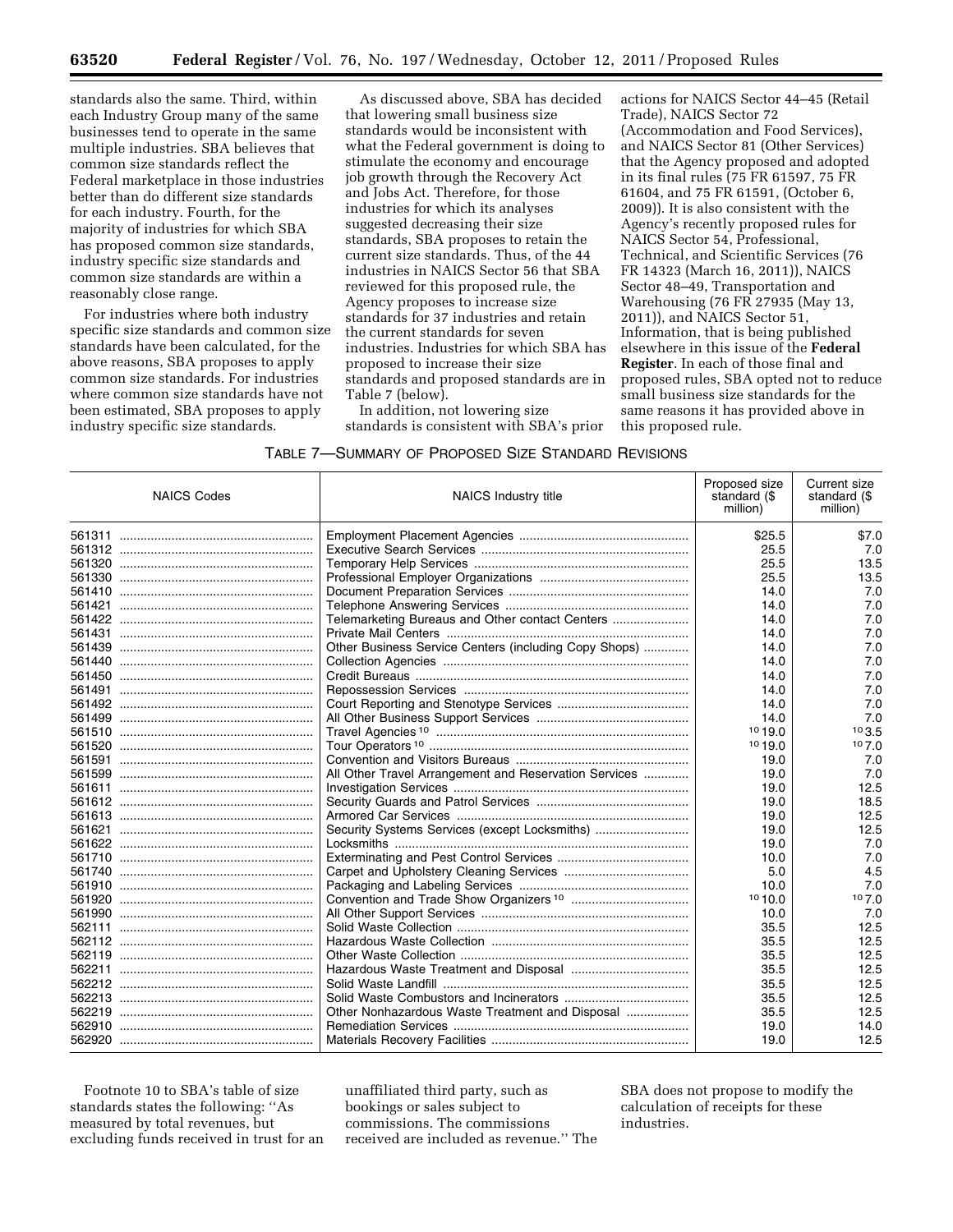# **Evaluation of Dominance in Field of Operation**

SBA has determined that for the industries in NAICS Sector 56, Administrative and Support, Waste Management and Remediation Services, for which it has proposed to increase size standards, no firm at or below the proposed size standard will be large enough to dominate its field of operation. At the proposed size standards, if adopted, small business shares of total industry receipts among those industries vary from less than 0.1 percent to 5.3 percent, with an average of 0.6 percent. These levels of market share effectively preclude a firm at or below the proposed size standards from exerting control on this industry.

### **Request for Comments**

SBA invites public comments on the proposed rule, especially on the following issues.

1. To simplify size standards, SBA proposes eight fixed size levels for receipts based size standards: \$5.0 million, \$7.0 million, \$10.0 million, \$14.0 million, \$19.0 million, \$25.5 million, \$30.0 million and \$35.5 million. SBA invites comments on whether simplification of size standards in this way is necessary and if these proposed fixed size levels are appropriate. SBA welcomes suggestions on alternative approaches to simplifying small business size standards.

2. SBA seeks feedback on whether the proposed levels of size standards are appropriate given the economic characteristics of each industry. SBA also seeks feedback and suggestions on alternative standards, if they would be more appropriate, including whether an employee based standard for certain industries is a more suitable measure of size and if so, what that employee level should be.

3. SBA proposes that each of seven 4 digit NAICS Industry Groups (*see* Table 4, above) have common size standards for the Industries that make up their groups. SBA invites comments or suggestions along with supporting information with respect to the following:

a. Whether SBA should adopt common size standards for those industries or establish a separate size standard for each industry.

b. Whether the proposed common size standards for those industries are at the correct levels, and if not, what are more appropriate size standards.

4. SBA's proposed size standards are based on its evaluation of five primary factors: Average firm size, average assets size (as a proxy for startup costs and

entry barriers), four-firm concentration ratio, distribution of firms by size, and the level and small business share of Federal contracting dollars. SBA welcomes comments on these factors and/or suggestions on other factors that it should consider for assessing industry characteristics when evaluating or revising size standards. SBA also seeks information on relevant data sources, if available.

5. SBA gives equal weight to each of the five primary factors in all industries. SBA seeks feedback on whether it should continue giving equal weight to each factor or whether it should give more weight to one or more factors for certain industries. Recommendations to weigh some factors more than others should include suggestions on specific weights for each factor for those industries, along with supporting information.

6. For some industries, based on analysis of industry and program data, SBA proposes to increase the existing size standards by a large amount (such as NAICS 561311, NAICS 561312, and NAICS Industry Groups 5615, 5621 and 5622), while for others the proposed increases are modest. SBA seeks feedback on whether it should, as a policy, limit the increase to a size standard and/or whether it should, as a policy, establish minimum or maximum values for its size standards. SBA seeks suggestions on appropriate levels of changes to size standards and on their minimum or maximum levels.

7. Based on the analysis of industry and program data and common size standards, SBA has proposed to increase the size standards for NAICS 561510 (Travel Agencies) from \$3.5 million to \$19 million and for NAICS 561520 (Tour Operators) from \$7.0 million to \$19.0 million. SBA requests comments on the proposed size standards for these two industries because to determine if a company meets the size standard for either of these industries, firms may exclude "\* \* \* funds received in trust for an unaffiliated third party, such as bookings or sales subject to commissions. The commissions received are included as revenue'' (*see*  Footnote 10 to SBA's table of size standards). SBA seeks feedback on whether it should continue or terminate the exclusion of funds received in trust for an unaffiliated third party from receipts if it adopts its proposed standard or any other standard considerably higher than the existing standards for these industries. SBA also welcomes information and data on how businesses in these industries collect and report income for Federal Income Tax Returns, and what they recognize as business receipts (*see* 13 CFR 121.104 for SBA's definition of ''receipts'').

8. For analytical simplicity and efficiency, in this proposed rule, SBA has refined its size standard methodology to obtain a single value as a proposed size standard instead of a range of values, as seen in its past size regulations. SBA welcomes any comments on this procedure and suggestions on alternative methods.

Public comments on the above issues are very valuable to SBA for validating its size standard methodology and proposed revisions to size standards in this proposed rule. This will help SBA to move forward with its review of size standards for other NAICS Sectors. Commenters addressing size standards for a specific industry or a group of industries should include relevant data and/or other information supporting their comments. If comments relate to using size standards for Federal procurement programs, SBA suggests that commenters provide information on the size of contracts awarded, the size of businesses that can undertake the contracts, start-up costs, equipment and other asset requirements, the amount of subcontracting, other direct and indirect costs associated with the contracts, the use of mandatory sources of supply for products and services and the degree to which contractors can mark up those costs.

# **Compliance With Executive Orders 12866, 13563, 12988 and 13132, the Paperwork Reduction Act (44 U.S.C. Ch. 35) and the Regulatory Flexibility Act (5 U.S.C. 601–612)**

#### *Executive Order 12866*

The Office of Management and Budget (OMB) has determined that this proposed rule is a ''significant'' regulatory action for purposes of Executive Order 12866. Accordingly, the next section contains SBA's Regulatory Impact Analysis. This is not a major rule, however, under the Congressional Review Act, 5 U.S.C. 800.

### **Regulatory Impact Analysis**

### *1. Is there a need for the regulatory action?*

SBA believes that proposed size standards revisions for a number of industries in NAICS Sector 56, Administrative and Support, Waste Management and Remediation Services, will better reflect the economic characteristics of small businesses and the Federal government marketplace. SBA's mission is to aid and assist small businesses through a variety of financial, procurement, business development, and advocacy programs.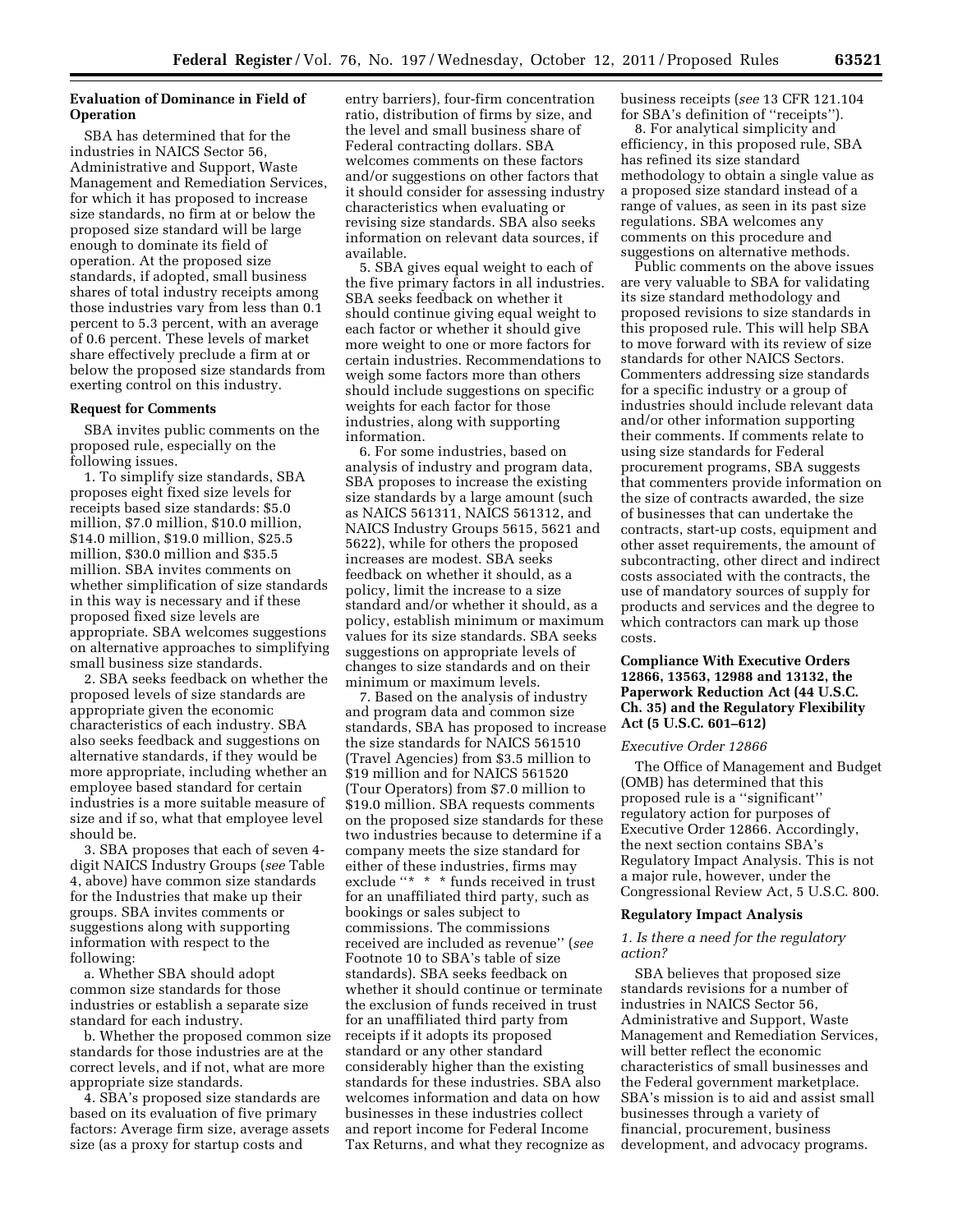To assist the intended beneficiaries of these programs, SBA must establish distinct definitions of which businesses are deemed small businesses. The Small Business Act (15 U.S.C. 632(a)) delegates to SBA's Administrator the responsibility for establishing small business definitions. The Act also requires that small business definitions vary to reflect industry differences. The recently enacted Small Business Jobs Act also requires SBA to review all size standards and make necessary adjustments to reflect market conditions. The supplementary information section of this proposed rule explains SBA's methodology for analyzing a size standard for a particular industry.

### *2. What are the potential benefits and costs of this regulatory action?*

The most significant benefit to businesses obtaining small business status because of this rule is gaining eligibility for Federal small business assistance programs. These include SBA's financial assistance programs, economic injury disaster loans, and Federal procurement programs intended for small businesses. Federal procurement programs provide targeted opportunities for small businesses under SBA's business development programs, such as 8(a), Small Disadvantaged Businesses (SDB), small businesses located in Historically Underutilized Business Zones (HUBZone), women-owned small businesses (WOSB), and servicedisabled veteran-owned small business concerns (SDVO SBC). Federal agencies may also use SBA size standards for a variety of other regulatory and program purposes. These programs assist small businesses to become more knowledgeable, stable, and competitive. In 37 industries for which SBA has proposed increasing size standards, SBA estimates that about 2,700 additional firms will obtain small business status and become eligible for these programs. That number is nearly 1.0 percent of the total number of firms that are classified as small under the current standards in all industries within NAICS Sector 56. If adopted as proposed, this would increase the small business share of total industry receipts in those industries from about 32 percent under the current size standards to nearly 37 percent.

Three groups will benefit from these proposed size standards, if they are adopted as proposed: (1) Some businesses that are above the current size standards may gain small business status under the higher size standards, thereby enabling them to participate in

Federal small business assistance programs; (2) growing small businesses that are close to exceeding the current size standards will be able to retain their small business status under the higher size standards, thereby enabling them to continue their participation in the programs; and (3) Federal agencies will have larger pools of small businesses from which to draw for their small business procurement programs.

During fiscal years 2007 to 2009, 35 percent of Federal contracting dollars spent in industries reviewed in this proposed rule were accounted for by the 37 industries for which SBA has proposed to increase size standards. SBA estimates that additional firms gaining small business status in those industries under the proposed size standards could potentially obtain Federal contracts totaling up to \$60 million to \$75 million annually under SBA's small business, 8(a), SDB, HUBZone, WOSB, and SDVO SBC Programs, and other unrestricted procurements. The added competition for many of these procurements could also result in lower prices to the Government for procurements reserved for small businesses, although SBA cannot quantify this benefit.

Under SBA's 7(a) Business Loan and 504 Programs, based on the 2008–2010 data, SBA estimates that about 20 to 30 additional loans totaling about \$3 million to \$5 million in Federal loan guarantees could be made to these newly defined small businesses under the proposed standards. Increasing the size standards will likely result in more small business guaranteed loans to businesses in these industries, but it would be impractical to try to estimate exactly the extent of their number and the total amount loaned. Under the Jobs Act, SBA can now guarantee substantially larger loans than in the past. In addition, the Jobs Act established an alternative size standard (\$15 million in tangible net worth and \$5 million in net income after income taxes) for business concerns that do not meet the size standards for their industry. Therefore, SBA finds it similarly difficult to quantify the impact of these proposed standards on its 7(a) and 504 Loan Programs.

Newly defined small businesses will also benefit from SBA's Economic Injury Disaster Loan (EIDL) Program. Since this program is contingent on the occurrence and severity of a disaster, SBA cannot make a meaningful estimate of benefits for future disasters.

To the extent that 2,700 newly defined additional small firms could become active in Federal procurement programs, the proposed changes, if

adopted, may entail some additional administrative costs to the Federal Government, including those associated with additional bidders for Federal small business procurement opportunities, additional firms seeking SBA guaranteed lending programs, additional firms eligible for enrollment in the Central Contractor Registration's (CCR) Dynamic Small Business Search database, and additional firms seeking certification as 8(a) or HUBZone firms or qualifying for small business, WOSB, SDVO SBC, and SDB status. Among those newly defined small businesses seeking SBA assistance, there could be some additional costs associated with compliance and verification of small business status and protests of small business status. These added costs will be minimal because mechanisms are already in place to handle these administrative requirements.

Additionally, the costs to the Federal Government may be higher on some Federal contracts. With a greater number of businesses defined as small, Federal agencies may choose to set aside more contracts for competition among small businesses rather than using full and open competition. The movement from unrestricted to small business setaside contracting might result in competition among fewer total bidders, although there will be more small businesses eligible to submit offers. In addition, higher costs may result when more full and open contracts are awarded to HUBZone and SDB businesses that receive price evaluation preferences. However, the additional costs associated with fewer bidders are expected to be minor since, as a matter of law, procurements may be set aside for small businesses or reserved for the 8(a), HUBZone, WOSB, or SDVO SBC Programs only if awards are expected to be made at fair and reasonable prices. In addition, higher costs may result when more full and open contracts are awarded to HUBZone and SDB businesses that receive price evaluation preferences.

The proposed size standards may have distributional effects among large and small businesses. Although SBA cannot estimate with certainty the actual outcome of the gains and losses among small and large businesses, it can identify several probable impacts. There may be a transfer of some Federal contracts to small businesses from large businesses. Large businesses may have fewer Federal contract opportunities as Federal agencies decide to set aside more Federal contracts for small businesses. In addition, some Federal contracts may be awarded to HUBZone or SDB concerns instead of large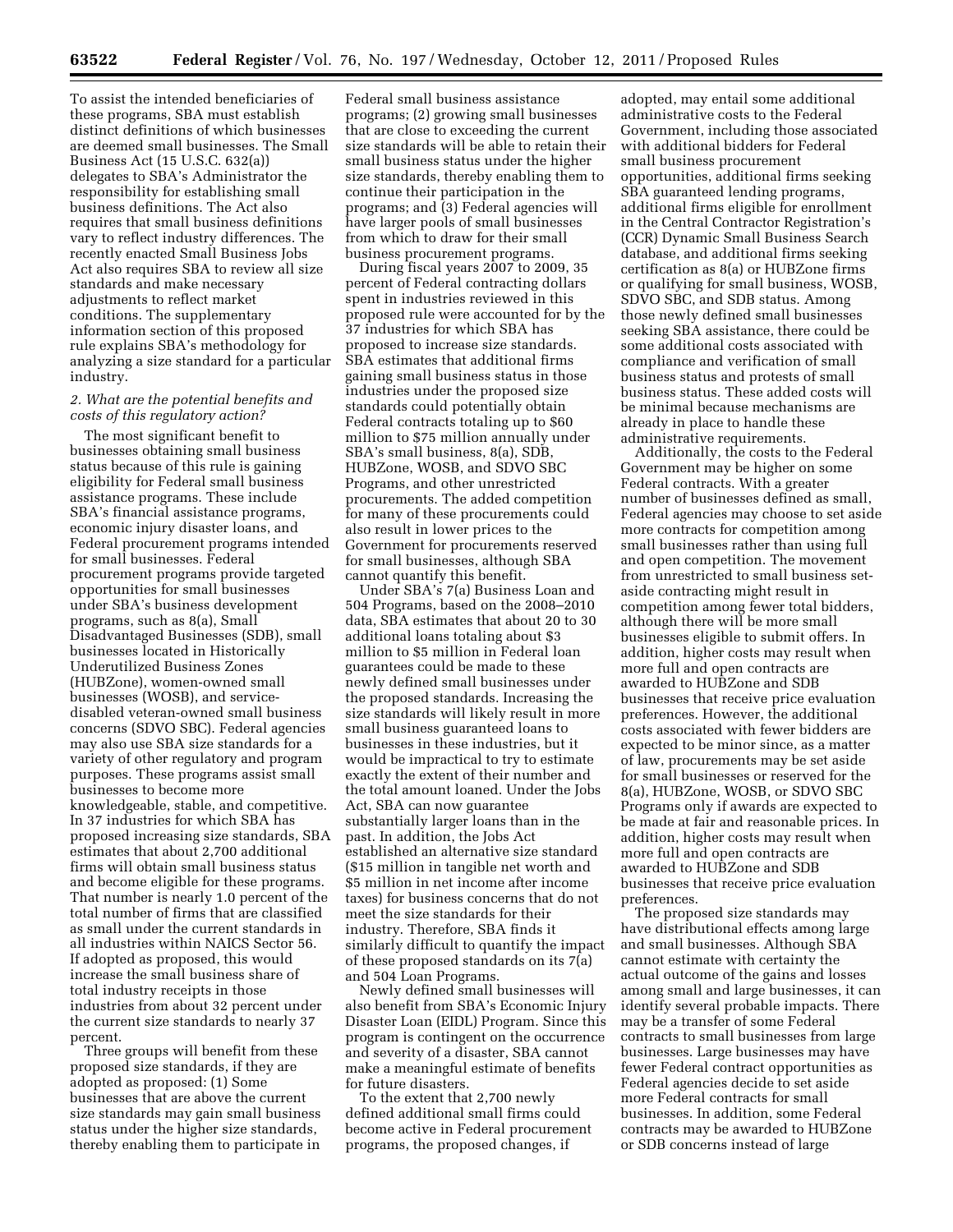businesses since those two categories of small businesses may be eligible for an evaluation adjustment for contracts when they compete on a full and open basis. Similarly, currently defined small businesses may obtain fewer Federal contracts due to the increased competition from more businesses defined as small. This transfer may be offset by a greater number of Federal procurements set aside for all small businesses. The number of newly defined and expanding small businesses that are willing and able to sell to the Federal Government will limit the potential transfer of contracts away from large and currently defined small businesses. SBA cannot estimate the potential distributional impacts of these transfers with any degree of precision because FPDS–NG data only identify the size of businesses receiving Federal contracts as ''small business'' or ''other than small business''; FPDS–NG does not provide the exact size of the businesses.

The proposed revisions to the existing size standards for Industries in NAICS Sector 56, Administrative and Support, Waste Management and Remediation Services, are consistent with SBA's statutory mandate to assist small business. This regulatory action promotes the Administration's objectives. One of SBA's goals in support of the Administration's objectives is to help individual small businesses succeed through fair and equitable access to capital and credit, Government contracts, and management and technical assistance. Reviewing and modifying size standards, when appropriate, ensures that intended beneficiaries have access to small business programs designed to assist them.

#### **Executive Order 13563**

A description of the need for this regulatory action and the benefits and costs associated with this action, including possible distributional impacts that relate to Executive Order 13563, are included above in the Regulatory Impact Analysis under Executive Order 12866.

In an effort to engage interested parties in this action, SBA has presented its methodology (discussed above under Supplementary Information) to various industry associations and trade groups. SBA also met with various industry groups to obtain their feedback on its methodology and other size standards issues. SBA also presented its size standards methodology to businesses in 13 cities in the U.S. and sought their input as part of the Jobs Act tours.

Additionally, SBA sent letters to the Directors of the Offices of Small and Disadvantaged Business Utilization (OSDBU) at several Federal agencies with considerable procurement responsibilities requesting their feedback on how the agencies use SBA size standards and whether current standards meet their programmatic needs (both procurement and nonprocurement). SBA gave appropriate consideration to all input, suggestions, recommendations, and relevant information obtained from industry groups, individual businesses, and Federal agencies in preparing this proposed rule.

The review of size standards in NAICS Sector 56, Administrative and Support, Waste Management and Remediation Services, is consistent with EO 13563, Sec. 6, calling for retrospective analyses of existing rules. As discussed previously, the last overall review of size standards occurred during the late 1970s and early 1980s. Since then, except for periodic adjustments for monetary based size standards, most reviews of size standards were limited to a few specific industries in response to requests from the public and Federal agencies. SBA recognizes that changes in industry structure and the Federal marketplace over time have rendered existing size standards for some industries no longer supportable by current data. Accordingly, SBA has begun a comprehensive review of its size standards to ensure that existing size standards have supportable bases and to revise them when necessary. In addition, on September 27, 2010 the President of the United States signed the Jobs Act. The Jobs Act directs SBA to conduct a detailed review of all size standards and to make appropriate adjustments to reflect market conditions. Specifically, the Jobs Act requires SBA to conduct a detailed review of at least one-third of all size standards during every 18-month period from the date of its enactment and do a complete review of all size standards not less frequently than once every five years thereafter.

# **Executive Order 12988**

This action meets applicable standards set forth in Sections 3(a) and 3(b)(2) of Executive Order 12988, Civil Justice Reform, to minimize litigation, eliminate ambiguity, and reduce burden. The action does not have retroactive or preemptive effect.

#### **Executive Order 13132**

For purposes of Executive Order 13132, SBA has determined that this

proposed rule will not have substantial, direct effects on the States, on the relationship between the national government and the States, or on the distribution of power and responsibilities among the various levels of government. Therefore, SBA has determined that this proposed rule has no federalism implications warranting preparation of a federalism assessment.

#### **Paperwork Reduction Act**

For the purpose of the Paperwork Reduction Act, 44 U.S.C. Ch. 35, SBA has determined that this rule would not impose any new reporting or record keeping requirements.

### **Initial Regulatory Flexibility Analysis**

Under the Regulatory Flexibility Act (RFA), this rule, if finalized, may have a significant impact on a substantial number of small businesses in NAICS Sector 56, Administrative and Support, Waste Management and Remediation Services. As described above, this rule may affect small businesses seeking Federal contracts, loans under SBA's (7a), 504 Guaranteed Loan and Economic Injury Disaster Loan Programs, and assistance under other Federal small business programs.

Immediately below, SBA sets forth an initial regulatory flexibility analysis (IRFA) of this proposed rule addressing the following questions: (1) What are the need for and objective of the rule? (2) What are SBA's description and estimate of the number of small entities to which the rule will apply? (3) What are the projected reporting, record keeping, and other compliance requirements of the rule? (4) What are the relevant Federal rules that may duplicate, overlap, or conflict with the rule?, and (5) What alternatives will allow the Agency to accomplish its regulatory objectives while minimizing the impact on small entities?

# *1. What are the need for and objective of the rule?*

Most of the size standards in NAICS Sector 56, Administrative and Support, Remediation and Support Services, have not been reviewed since the early 1980s. Technology, productivity growth, international competition, mergers and acquisitions, and updated industry definitions may have changed the structure of many industries in the Sector. Such changes can be sufficient to support revisions to current size standards for some industries. Based on its analysis of the latest data available, SBA believes that the revised standards in this proposed rule more appropriately reflect the size of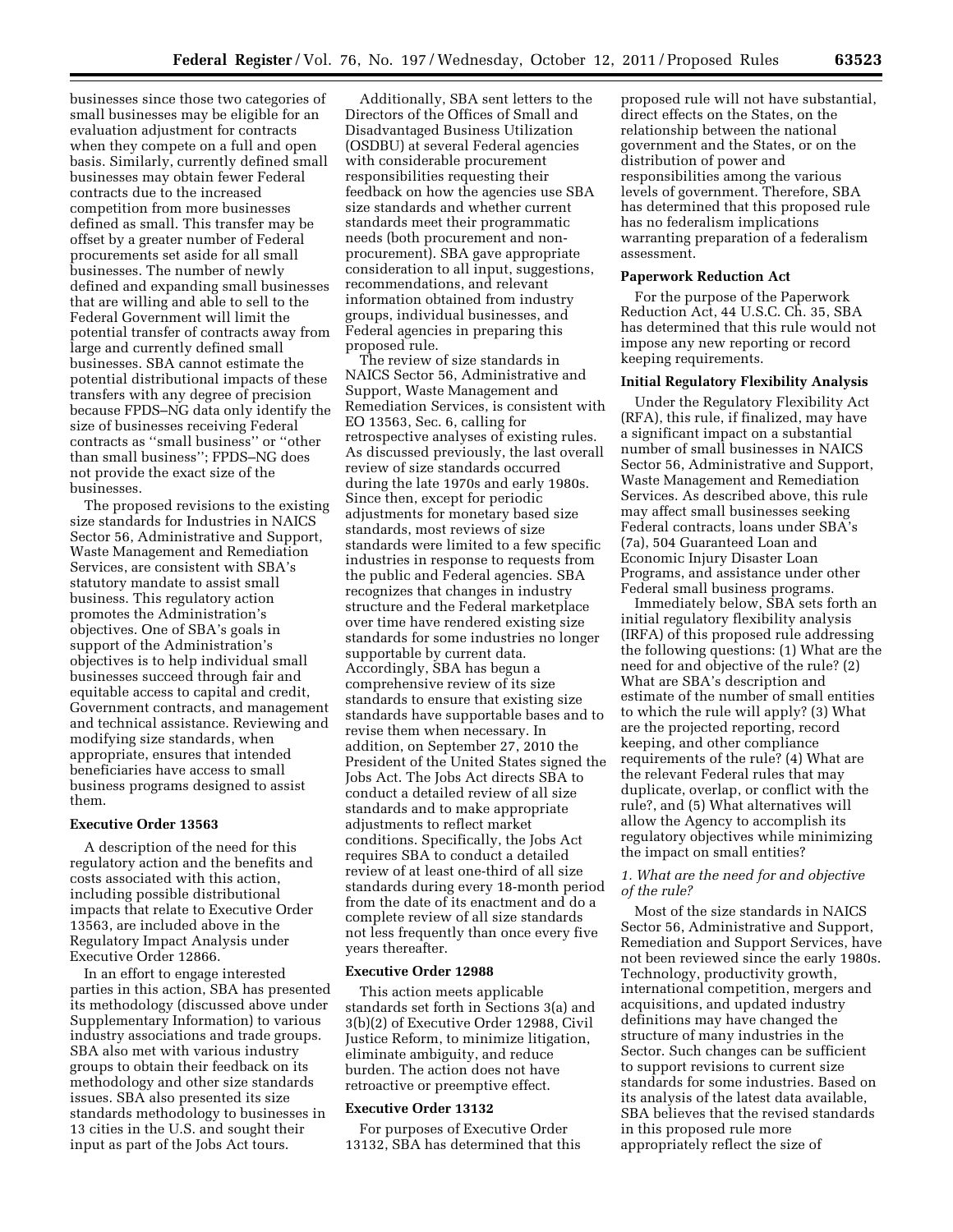businesses in those industries that need Federal assistance. The recently enacted Small Business Jobs Act also requires SBA to review all size standards and make necessary adjustments to reflect market conditions.

### *2. What is SBA's description and estimate of the number of small entities to which the rule will apply?*

If the proposed rule is adopted in its present form, SBA estimates that about 2,700 additional firms will become small because of increases in size standards in 37 industries and one subindustry. That represents about 1.0 percent of total firms that are small under current size standards in all industries within NAICS Sector 56. This will result in an increase in the small business share of total industry receipts for this Sector from about 32 percent under the current size standard to nearly 37 percent under the proposed standards. SBA does not anticipate a significant competitive impact on smaller businesses in these industries because businesses in this Sector have been requesting SBA to increase these standards. The proposed standards, if adopted, will enable more small businesses to retain their small business status for a longer period. Many have lost their eligibility and find it difficult to compete at such low levels with companies that are significantly larger than they are. SBA believes the competitive impact will be positive for existing small businesses and for those that exceed the size standards but are on the very low end of those that are not small. They might otherwise be called or referred to as mid-sized businesses, although SBA only defines what is small; other entities are other than small.

*3. What are the projected reporting, record keeping and other compliance requirements of the rule and an estimate of the classes of small entities, which will be subject to the requirements?* 

Proposed size standards changes do not impose any additional reporting or

record keeping requirements on small entities. However, qualifying for Federal procurement and a number of other programs requires that entities register in the CCR database and certify at least annually that they are small in the Online Representations and Certifications Application (ORCA). Therefore, businesses opting to participate in those programs must comply with CCR and ORCA requirements. There are no costs associated with either CCR registration or ORCA certification. Changing size standards alters the access to SBA programs that assist small businesses but does not impose a regulatory burden as they neither regulate nor control business behavior.

*4. What are the relevant Federal rules, which may duplicate, overlap, or conflict with the rule?* 

Under § 3(a)(2)(C) of the Small Business Act, 15 U.S.C. 632(a)(2)(c), Federal agencies must use SBA's size standards to define a small business, unless specifically authorized by statute to do otherwise. In 1995, SBA published in the **Federal Register** a list of statutory and regulatory size standards that identified the application of SBA's size standards as well as other size standards used by Federal agencies (60 FR 57988 (November 24, 1995)). SBA is not aware of any Federal rule that would duplicate or conflict with establishing size standards.

However, the Small Business Act and SBA's regulations allow Federal agencies to develop different size standards if they believe that SBA's size standards are not appropriate for their programs, with the approval of SBA's Administrator (13 CFR 121.903). The Regulatory Flexibility Act authorizes an Agency to establish an alternative small business definition after consultation with the Office of Advocacy of the U.S. Small Business Administration (5 U.S.C. 601(3)).

### *5. What alternatives will allow the Agency to accomplish its regulatory objectives while minimizing the impact on small entities?*

By law, SBA is required to develop numerical size standards for establishing eligibility for Federal small business assistance programs. Other than varying size standards by industry and changing the size measures, no practical alternative exists to the systems of numerical size standards.

## **List of Subjects in 13 CFR Part 121**

Administrative practice and procedure, Government procurement, Government property, Grant programs business, Individuals with disabilities, Loan programs—business, Reporting and recordkeeping requirements, Small businesses.

For the reasons set forth in the preamble, SBA proposes to amend part 13 CFR Part 121 as follows:

# **PART 121—SMALL BUSINESS SIZE REGULATIONS**

1. The authority citation for part 121 continues to read as follows:

**Authority:** 15 U.S.C. 632, 634(b)(6), 636(b), 637(a), 644 and 662(5); and Pub. L. 105–135, sec. 401 *et seq.,* 111 Stat. 2592.

2. In § 121.201, in the table, revise the entries for ''561311,'' ''561312,'' ''561320,'' ''561330,'' ''561410,'' ''561421,'' ''561422,'' ''561431,'' ''561439,'' ''561440,'' ''561450,'' ''561491,'' ''561492,'' ''561499,'' ''561510,'' ''561520,'' ''561591,'' ''561599,'' ''561611,'' ''561612,'' ''561613,'' ''561621,'' ''561622,'' ''561710,'' ''561740,'' ''561910,'' ''561920,'' ''561990,'' ''562111,'' ''562112,'' ''562119,'' ''562211,'' ''562212,'' ''562213,'' ''562219,'' ''562910,''and ''562920'' to read as follows:

### **§ 121.201 What size standards has SBA identified by North American Industry Classification System codes?**

\* \* \* \* \*

| <b>NAICS Codes</b> |  |  | NAICS U.S. industry title |                                                 |                                                       | Size standards<br>in millions of<br>dollars | Size standards<br>in number of<br>employees |
|--------------------|--|--|---------------------------|-------------------------------------------------|-------------------------------------------------------|---------------------------------------------|---------------------------------------------|
|                    |  |  |                           |                                                 |                                                       |                                             |                                             |
|                    |  |  |                           |                                                 | \$25.5                                                |                                             |                                             |
|                    |  |  |                           |                                                 | 25.5                                                  |                                             |                                             |
|                    |  |  |                           |                                                 |                                                       | 25.5                                        |                                             |
|                    |  |  |                           |                                                 | 25.5                                                  |                                             |                                             |
|                    |  |  |                           |                                                 | 14.0                                                  |                                             |                                             |
|                    |  |  |                           |                                                 | 14.0                                                  |                                             |                                             |
|                    |  |  |                           | Telemarketing Bureaus and Other Contact Centers | 14.0                                                  |                                             |                                             |
|                    |  |  |                           |                                                 |                                                       | 14.0                                        |                                             |
|                    |  |  |                           |                                                 | Other Business Service Centers (including Copy Shops) | 14.0                                        |                                             |
|                    |  |  |                           |                                                 |                                                       | 14.0                                        |                                             |